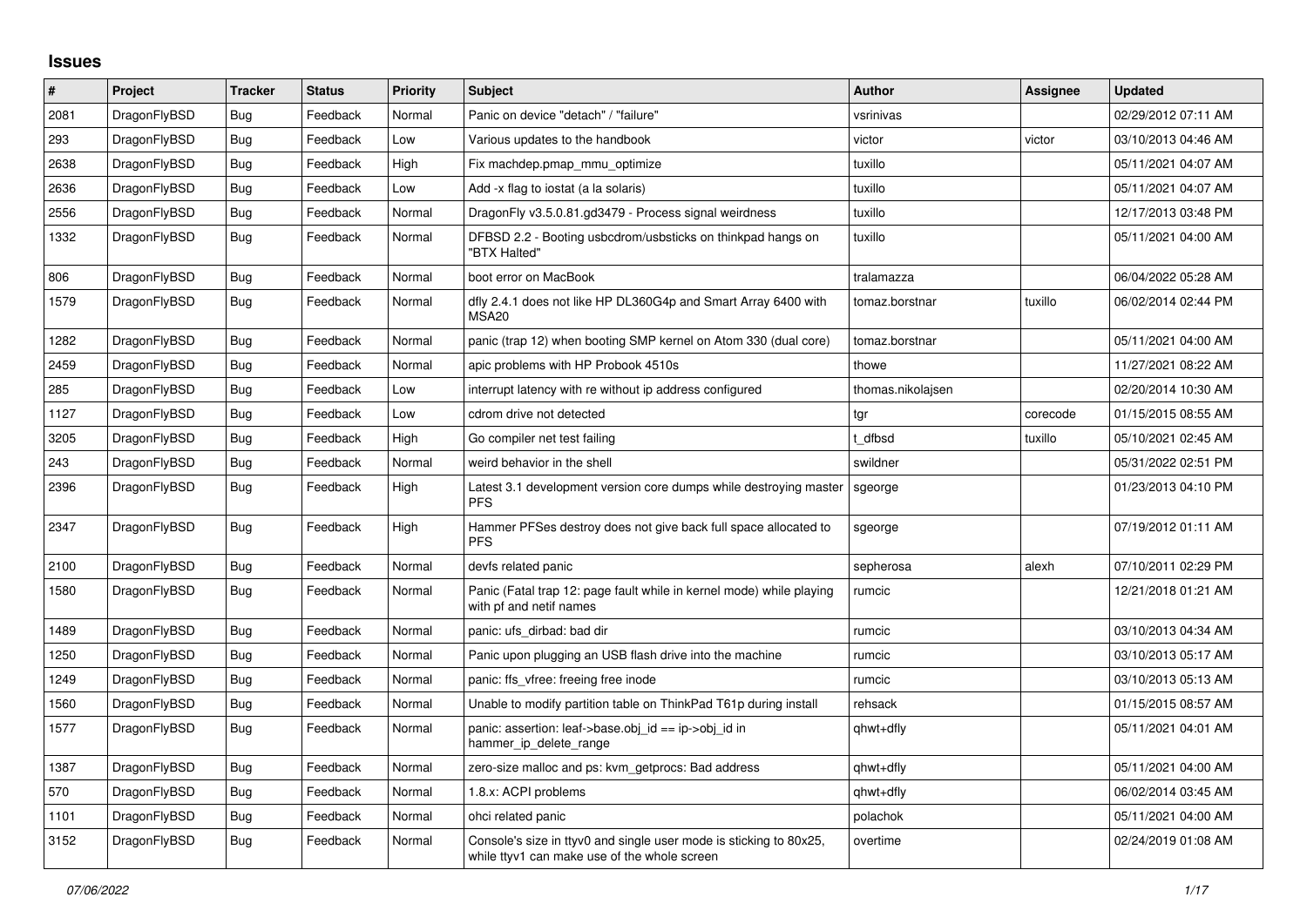| $\vert$ # | Project      | <b>Tracker</b> | <b>Status</b> | <b>Priority</b> | <b>Subject</b>                                                                                                                                            | <b>Author</b> | <b>Assignee</b> | <b>Updated</b>      |
|-----------|--------------|----------------|---------------|-----------------|-----------------------------------------------------------------------------------------------------------------------------------------------------------|---------------|-----------------|---------------------|
| 2958      | DragonFlyBSD | <b>Bug</b>     | Feedback      | Normal          | Hammer FS dies during pruning after massive write load                                                                                                    | neilb         |                 | 10/11/2016 04:20 AM |
| 2957      | DragonFlyBSD | Bug            | Feedback      | Normal          | swapoff -a followed by swapon -a doesn't give your swap back                                                                                              | neilb         |                 | 10/09/2016 04:17 AM |
| 1144      | DragonFlyBSD | <b>Bug</b>     | Feedback      | Normal          | Incorrect clock under KVM                                                                                                                                 | msylvan       |                 | 03/09/2013 01:17 PM |
| 2644      | DragonFlyBSD | <b>Bug</b>     | Feedback      | Normal          | 3.6.0-REL trap 9 on boot                                                                                                                                  | memmerto      |                 | 11/27/2021 08:08 AM |
| 1860      | DragonFlyBSD | <b>Bug</b>     | Feedback      | Normal          | Panic while creating UFS fs on vn(4) for initrd                                                                                                           | matthias      |                 | 02/29/2012 07:16 AM |
| 2288      | DragonFlyBSD | <b>Bug</b>     | Feedback      | Normal          | Random IO performance loss introduced since January 1st                                                                                                   | lentferj      |                 | 01/23/2013 04:21 PM |
| 1727      | DragonFlyBSD | Bug            | Feedback      | Normal          | CD boot panic (2.6.1) (usb?)                                                                                                                              | kiril         |                 | 05/15/2022 05:10 AM |
| 2090      | DragonFlyBSD | Bug            | Feedback      | Normal          | snd hda does not support headphone automute                                                                                                               | justin        |                 | 03/29/2012 08:03 PM |
| 385       | DragonFlyBSD | <b>Bug</b>     | Feedback      | Low             | Mail archive address removal                                                                                                                              | justin        | justin          | 03/09/2013 11:24 AM |
| 1717      | DragonFlyBSD | Bug            | Feedback      | Normal          | HAMMER panic in hammer_cursor_down()                                                                                                                      | josepht1      |                 | 05/11/2021 04:05 AM |
| 1745      | DragonFlyBSD | Bug            | Feedback      | Normal          | kmalloc panic                                                                                                                                             | josepht       |                 | 05/11/2021 04:05 AM |
| 1330      | DragonFlyBSD | Bug            | Feedback      | Normal          | Hammer, usb disk, SYNCHRONIZE CACHE failure                                                                                                               | josepht       |                 | 06/02/2014 04:56 AM |
| 1563      | DragonFlyBSD | <b>Bug</b>     | Feedback      | Normal          | reset(1) doesn't reset terminal to the defaults                                                                                                           | hasso         |                 | 03/10/2013 04:17 AM |
| 1486      | DragonFlyBSD | <b>Bug</b>     | Feedback      | Normal          | Interrupt storm related to SATA DVD device                                                                                                                | hasso         |                 | 05/11/2021 04:01 AM |
| 1428      | DragonFlyBSD | Bug            | Feedback      | Low             | POSIX.1e implementation is too old                                                                                                                        | hasso         | tuxillo         | 05/11/2021 04:00 AM |
| 1411      | DragonFlyBSD | <b>Bug</b>     | Feedback      | Normal          | Burning doesn't work with ahci(4)                                                                                                                         | hasso         | dillon          | 05/11/2021 04:00 AM |
| 2037      | DragonFlyBSD | <b>Bug</b>     | Feedback      | Normal          | Panic Bad link elm while building packages                                                                                                                | ftigeot       | dillon          | 04/21/2011 07:20 AM |
| 1593      | DragonFlyBSD | <b>Bug</b>     | Feedback      | Normal          | panic: assertion: ccb == ap->ap_err_ccb in ahci_put_err_ccb                                                                                               | ftigeot       | ftigeot         | 05/15/2022 05:09 AM |
| 846       | DragonFlyBSD | <b>Bug</b>     | Feedback      | Normal          | USB bugs:usb mouse can't used!                                                                                                                            | frankning     |                 | 01/15/2015 08:36 AM |
| 1672      | DragonFlyBSD | Bug            | Feedback      | Normal          | panic (trap 12) around btree_search() in 2.4.1-RELEASE                                                                                                    | floid         |                 | 01/19/2015 03:36 AM |
| 979       | DragonFlyBSD | <b>Bug</b>     | Feedback      | Normal          | Failure-prone USB mass storage (SB600? msdosfs? CAM?)                                                                                                     | floid         |                 | 01/15/2015 08:38 AM |
| 1831      | DragonFlyBSD | <b>Bug</b>     | Feedback      | High            | HAMMER "malloc limit exceeded" panic                                                                                                                      | eocallaghan   | dillon          | 06/04/2022 04:38 AM |
| 1592      | DragonFlyBSD | Bug            | Feedback      | Normal          | AcpiOSUnmapMemory: Warning, deallocation did not track<br>allocation.                                                                                     | eocallaghan   |                 | 06/02/2014 07:45 AM |
| 1591      | DragonFlyBSD | <b>Bug</b>     | Feedback      | Normal          | Lenovo X301 hangs with AHCI Driver CMD TIMEOUT<br>STS=d0 <bsy></bsy>                                                                                      | eocallaghan   |                 | 05/11/2021 04:05 AM |
| 1668      | DragonFlyBSD | <b>Bug</b>     | Feedback      | Normal          | Power button not working                                                                                                                                  | elekktretterr |                 | 03/10/2013 06:22 AM |
| 1613      | DragonFlyBSD | Bug            | Feedback      | Normal          | USB Keyboard not working on master                                                                                                                        | elekktretterr |                 | 05/11/2021 04:05 AM |
| 1456      | DragonFlyBSD | Bug            | Feedback      | Normal          | Microsoft wireless desktop problems                                                                                                                       | elekktretterr |                 | 01/15/2015 08:34 AM |
| 1454      | DragonFlyBSD | <b>Bug</b>     | Feedback      | Normal          | Unable to boot from external USB DVD drive                                                                                                                | elekktretterr |                 | 05/11/2021 04:01 AM |
| 1448      | DragonFlyBSD | <b>Bug</b>     | Feedback      | Normal          | panic: assertion: _tp->tt_msg->tt_cpuid == mycpuid in<br>tcp_callout_active tcp_output tcp_usr_send netmsg_pru_send<br>netmsg_service tcpmsg_service_loop | dillon        |                 | 05/11/2021 04:00 AM |
| 1429      | DragonFlyBSD | <b>Bug</b>     | Feedback      | Normal          | vkernel bug - "mfree: m->m_nextpkt != NULL"                                                                                                               | dillon        |                 | 05/11/2021 04:00 AM |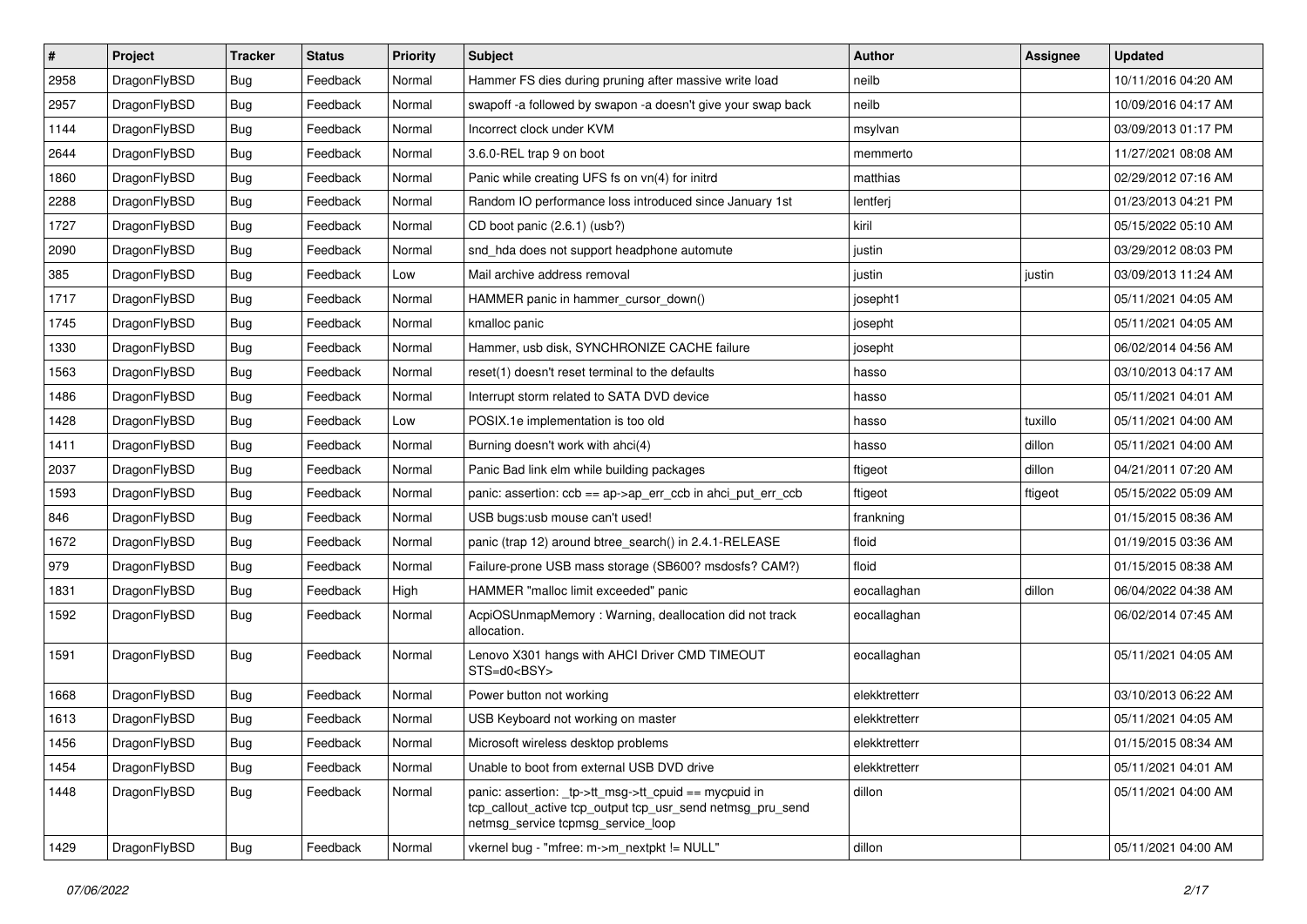| $\vert$ # | Project      | <b>Tracker</b> | <b>Status</b> | <b>Priority</b> | Subject                                                                                                   | <b>Author</b>    | Assignee | <b>Updated</b>      |
|-----------|--------------|----------------|---------------|-----------------|-----------------------------------------------------------------------------------------------------------|------------------|----------|---------------------|
| 1587      | DragonFlyBSD | Bug            | Feedback      | Normal          | can't gdb across fork                                                                                     | corecode         | tuxillo  | 05/11/2021 03:54 AM |
| 1287      | DragonFlyBSD | Bug            | Feedback      | Normal          | altg configuration doesn't work                                                                           | corecode         | tuxillo  | 05/11/2021 03:51 AM |
| 911       | DragonFlyBSD | Bug            | Feedback      | Normal          | kldload/kernel linker can exceed malloc reserve and panic system                                          | corecode         | tuxillo  | 05/11/2021 03:51 AM |
| 901       | DragonFlyBSD | Bug            | Feedback      | Normal          | route show needs to get data from all cpus                                                                | corecode         | tuxillo  | 05/11/2021 03:50 AM |
| 847       | DragonFlyBSD | Bug            | Feedback      | Normal          | processes getting stuck on mount point                                                                    | corecode         | tuxillo  | 05/11/2021 03:50 AM |
| 1481      | DragonFlyBSD | Bug            | Feedback      | Normal          | panic: assertion: kva_p(buf) in soopt_from_kbuf (after ipfw pipe<br>show, 2.2.1-R)                        | combiner         |          | 05/11/2021 04:01 AM |
| 1618      | DragonFlyBSD | Bug            | Feedback      | Normal          | collision for 'struct pmap' when using RPC and <sys user.h=""></sys>                                      | carenas          |          | 05/11/2021 04:05 AM |
| 1521      | DragonFlyBSD | Bug            | Feedback      | Normal          | amd64 2.4 livecd won't mount root at boot                                                                 | bolapara         |          | 01/28/2018 03:45 AM |
| 1718      | DragonFlyBSD | Bug            | Feedback      | Normal          | IDE disk drive not detected by x86_64 2.6.1 Live CD                                                       | bcox             |          | 11/27/2021 08:25 AM |
| 1824      | DragonFlyBSD | Bug            | Feedback      | Normal          | kernel panic, x86, 2.7.3.859.ge5104                                                                       | akirchhoff135014 |          | 03/10/2013 07:49 AM |
| 2617      | DragonFlyBSD | Bug            | Feedback      | Normal          | Possible issue with wireless mouse on 3.6 release                                                         | FilippoMo        |          | 01/14/2015 03:42 PM |
| 1397      | DragonFlyBSD | Bug            | Feedback      | Normal          | jobs -I output inconsistency when called from script                                                      | Anonymous        | tuxillo  | 05/15/2022 05:07 AM |
| 2721      | DragonFlyBSD | Submit         | Feedback      | Low             | Some few zalloc calls to objcache ones replacements                                                       | dclink           | tuxillo  | 05/11/2021 04:08 AM |
| 2717      | DragonFlyBSD | Submit         | Feedback      | Normal          | Out of range numeric handling                                                                             | dclink           | tuxillo  | 05/11/2021 04:08 AM |
| 2438      | DragonFlyBSD | Submit         | Feedback      | Normal          | <b>TRIM</b> fixes                                                                                         | Anonymous        | tuxillo  | 05/11/2021 03:45 AM |
| 3318      | DragonFlyBSD | Bug            | In Progress   | Normal          | Segmenation fault when a process resumed with checkpt exits                                               | zabolekar        | tuxillo  | 06/18/2022 08:24 AM |
| 604       | DragonFlyBSD | Bug            | In Progress   | Normal          | 1.8.1-RELEASE - clock runs fast on mainboard ASUS P5A-B                                                   | yeti             |          | 05/11/2021 03:55 AM |
| 2797      | DragonFlyBSD | Bug            | In Progress   | Low             | vkernels with & without machdep.pmap_mmu_optimize                                                         | yellowrabbit2010 |          | 11/27/2021 08:06 AM |
| 2360      | DragonFlyBSD | Bug            | In Progress   | Normal          | Wishlist: virtio driver import                                                                            | vsrinivas        |          | 06/04/2022 04:16 AM |
| 1749      | DragonFlyBSD | Bug            | In Progress   | Normal          | HAMMER fsstress panic in hammer_flush_inode_core<br>'ip->flush_state != HAMMER_FST_FLUSH'                 | vsrinivas        |          | 05/11/2021 04:06 AM |
| 1744      | DragonFlyBSD | Bug            | In Progress   | Normal          | HAMMER fsstress panic in hammer_setup_child_callback                                                      | vsrinivas        |          | 05/11/2021 04:05 AM |
| 1661      | DragonFlyBSD | Bug            | In Progress   | Normal          | panic on password entry mount smb filesystem                                                              | vsrinivas        |          | 11/27/2021 08:29 AM |
| 3295      | DragonFlyBSD | Bug            | In Progress   | Normal          | Adapt devel/libvirt for nvmm                                                                              | tuxillo          | tuxillo  | 11/03/2021 04:56 PM |
| 2631      | DragonFlyBSD | Bug            | In Progress   | Low             | Verify library versioning current with full package build and switch it<br>on (after publishing packages) | tuxillo          |          | 05/11/2021 04:06 AM |
| 2358      | DragonFlyBSD | Bug            | In Progress   | Normal          | DFBSD v3.0.2.32.g928ca - panic: hammer: insufficient undo FIFO<br>space!                                  | tuxillo          | tuxillo  | 05/10/2021 02:50 AM |
| 2351      | DragonFlyBSD | <b>Bug</b>     | In Progress   | Normal          | DFBSD v3.1.0.579.g44ccf - Stuck during startup, random freezes                                            | tuxillo          |          | 04/24/2012 08:21 AM |
| 2345      | DragonFlyBSD | <b>Bug</b>     | In Progress   | Normal          | DFBSD v3.1.0.457.gd679f - NFS panic on diskless station                                                   | tuxillo          |          | 04/07/2012 05:22 PM |
| 2282      | DragonFlyBSD | <b>Bug</b>     | In Progress   | Normal          | gdb segfaults with certain corefiles                                                                      | tuxillo          |          | 01/18/2012 04:40 PM |
| 1819      | DragonFlyBSD | <b>Bug</b>     | In Progress   | Low             | truss - Major revamping task list                                                                         | tuxillo          | tuxillo  | 11/27/2021 08:45 AM |
| 3269      | DragonFlyBSD | Bug            | In Progress   | Normal          | Is double-buffer'd buf still required by HAMMER2 ?                                                        | tkusumi          |          | 05/12/2021 04:09 PM |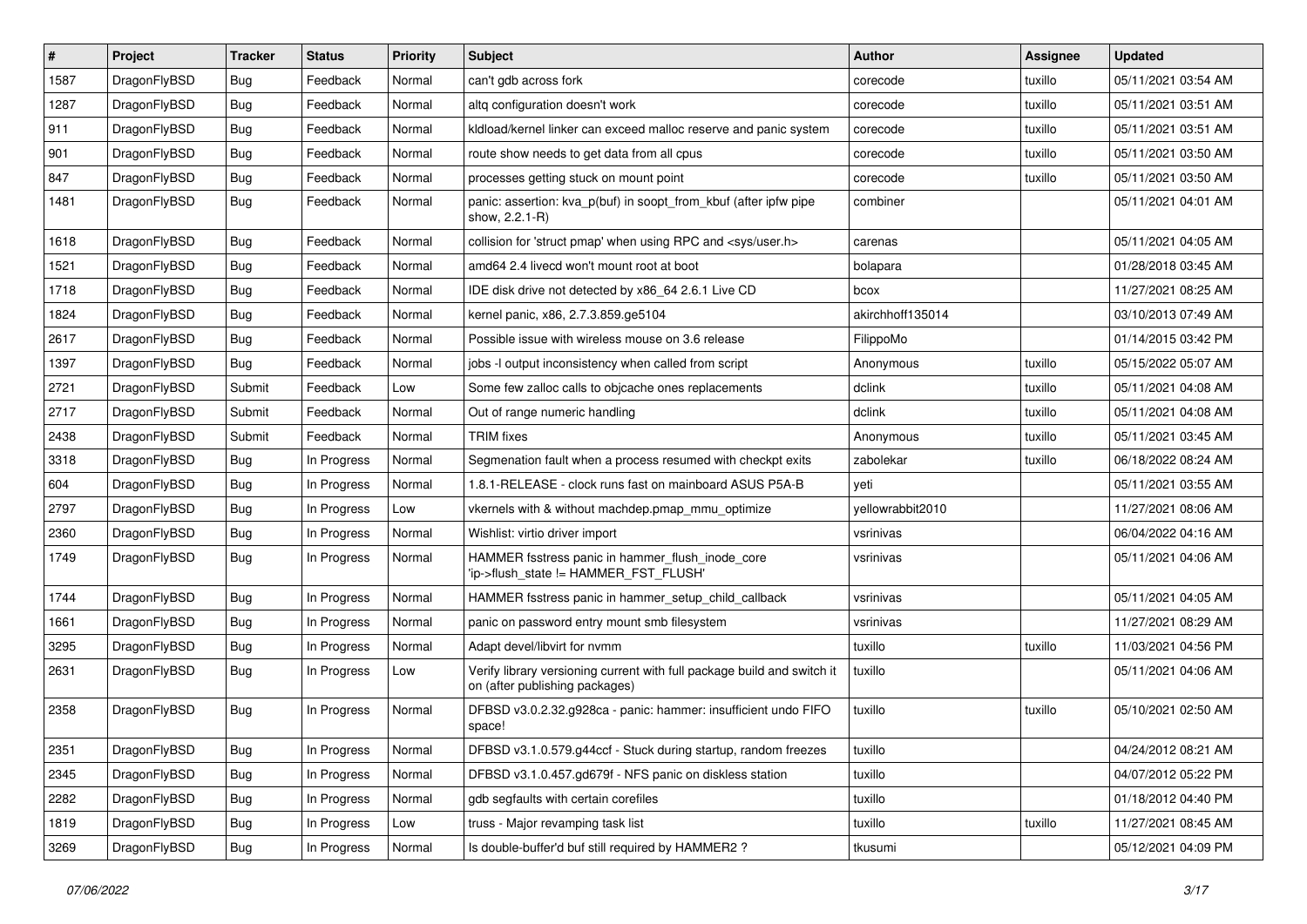| #    | Project      | <b>Tracker</b> | <b>Status</b> | <b>Priority</b> | Subject                                                                                                | <b>Author</b>     | Assignee  | <b>Updated</b>      |
|------|--------------|----------------|---------------|-----------------|--------------------------------------------------------------------------------------------------------|-------------------|-----------|---------------------|
| 2296 | DragonFlyBSD | Bug            | In Progress   | High            | panic: assertion "m->wire count > 0" failed                                                            | thomas.nikolajsen |           | 08/30/2012 06:09 AM |
| 3113 | DragonFlyBSD | Bug            | In Progress   | Urgent          | Booting vKernel fails due being out of swap space                                                      | tcullen           |           | 05/11/2021 04:14 AM |
| 1302 | DragonFlyBSD | Bug            | In Progress   | Normal          | Checkpoint regression?                                                                                 | sjg               | sjg       | 07/10/2013 05:22 PM |
| 2549 | DragonFlyBSD | Bug            | In Progress   | Normal          | netgraph7: Kernel page fault.                                                                          | russiane39        | nant      | 05/10/2013 11:20 PM |
| 1218 | DragonFlyBSD | Bug            | In Progress   | Normal          | panic: assertion: $error == 0$ in hammer start transaction                                             | rumcic            |           | 05/11/2021 04:00 AM |
| 998  | DragonFlyBSD | Bug            | In Progress   | Normal          | Unconfiguring a vn while it is mounted                                                                 | rumcic            | tuxillo   | 05/11/2021 04:00 AM |
| 1368 | DragonFlyBSD | Bug            | In Progress   | Normal          | suspend signal race?                                                                                   | qhwt+dfly         |           | 05/11/2021 03:51 AM |
| 168  | DragonFlyBSD | Bug            | In Progress   | Normal          | Livelocked limit engaged while trying to setup IPW wireless                                            | mschacht          | sepherosa | 05/11/2021 04:05 AM |
| 3317 | DragonFlyBSD | Bug            | In Progress   | Normal          | Network vtnet0 not working on Hetzner cloud                                                            | mneumann          |           | 06/18/2022 03:55 AM |
| 3111 | DragonFlyBSD | Bug            | In Progress   | High            | Mouse lags every second heavily under X11                                                              | mneumann          |           | 12/12/2017 09:46 PM |
| 3310 | DragonFlyBSD | Bug            | In Progress   | Normal          | NVMM+QEMU fail to boot with UEFI: Mem Assist Failed<br>[gpa=0xfffffff0]                                | liweitianux       |           | 01/11/2022 03:22 PM |
| 3028 | DragonFlyBSD | Bug            | In Progress   | Normal          | installer: confusion of set/get disk encryption passphrase dialogs                                     | liweitianux       | tuxillo   | 06/03/2022 05:13 PM |
| 2013 | DragonFlyBSD | Bug            | In Progress   | Normal          | oversized DMA request loop                                                                             | josepht           |           | 05/11/2021 04:06 AM |
| 2391 | DragonFlyBSD | Bug            | In Progress   | Normal          | System lock with ahci and acpi enabled on ATI RS690 chipset with<br>SMB600 sata controller             | jorisgio          | vadaszi   | 06/03/2015 03:51 PM |
| 3089 | DragonFlyBSD | Bug            | In Progress   | Normal          | vtnet(4) - disable TCP checksum offload by default                                                     | jlane             | vadaszi   | 05/11/2021 04:14 AM |
| 2731 | DragonFlyBSD | Bug            | In Progress   | Normal          | Screen full of random colors when starting Xorg with Intel Haswell<br>HD Graphics P4600                | jkatzmaier        |           | 11/12/2014 04:08 PM |
| 2353 | DragonFlyBSD | Bug            | In Progress   | Normal          | panic: assertion "gd->gd_spinlocks_wr == 0" failed in<br>bsd4 schedulerclock                           | jaydg             | alexh     | 11/28/2012 01:57 AM |
| 1502 | DragonFlyBSD | Bug            | In Progress   | Normal          | Lock while deleting files from nohistory HAMMER directories                                            | hasso             |           | 03/10/2013 04:28 AM |
| 884  | DragonFlyBSD | Bug            | In Progress   | High            | Performance/memory problems under filesystem IO load                                                   | hasso             |           | 05/11/2021 03:50 AM |
| 2819 | DragonFlyBSD | Bug            | In Progress   | Normal          | Random micro system freezes after a week of uptime                                                     | ftigeot           | dillon    | 08/16/2015 08:46 PM |
| 1669 | DragonFlyBSD | Bug            | In Progress   | Normal          | Drive wont open using button                                                                           | elekktretterr     |           | 02/29/2012 12:05 PM |
| 1181 | DragonFlyBSD | Bug            | In Progress   | Normal          | ACX111 panic                                                                                           | elekktretterr     |           | 05/11/2021 04:00 AM |
| 1336 | DragonFlyBSD | Bug            | In Progress   | Normal          | Still looking for reports of missed directory entries w/ HAMMER                                        | dillon            |           | 05/11/2021 04:00 AM |
| 3021 | DragonFlyBSD | Bug            | In Progress   | Normal          | sys/dev/drm/i915/i915_gem_stolen.c:115]: (error) Signed integer<br>overflow for expression '65535<<20' | dcb               |           | 04/11/2017 12:46 PM |
| 3011 | DragonFlyBSD | <b>Bug</b>     | In Progress   | Normal          | dragonfly/sys/dev/netif/re/re.c: suspicious code ?                                                     | dcb               |           | 07/29/2017 01:26 AM |
| 2414 | DragonFlyBSD | Bug            | In Progress   | Normal          | Lenovo S10 acpi freeze (not new)                                                                       | davshao           |           | 05/11/2021 04:13 AM |
| 1584 | DragonFlyBSD | <b>Bug</b>     | In Progress   | Normal          | can't use ssh from jail: debug1: read_passphrase: can't open<br>/dev/tty: Device busy                  | corecode          | tuxillo   | 05/11/2021 03:53 AM |
| 1583 | DragonFlyBSD | <b>Bug</b>     | In Progress   | Normal          | panic: assertion: cursor->trans->sync_lock_refs > 0 in<br>hammer recover cursor                        | corecode          | tuxillo   | 05/11/2021 03:53 AM |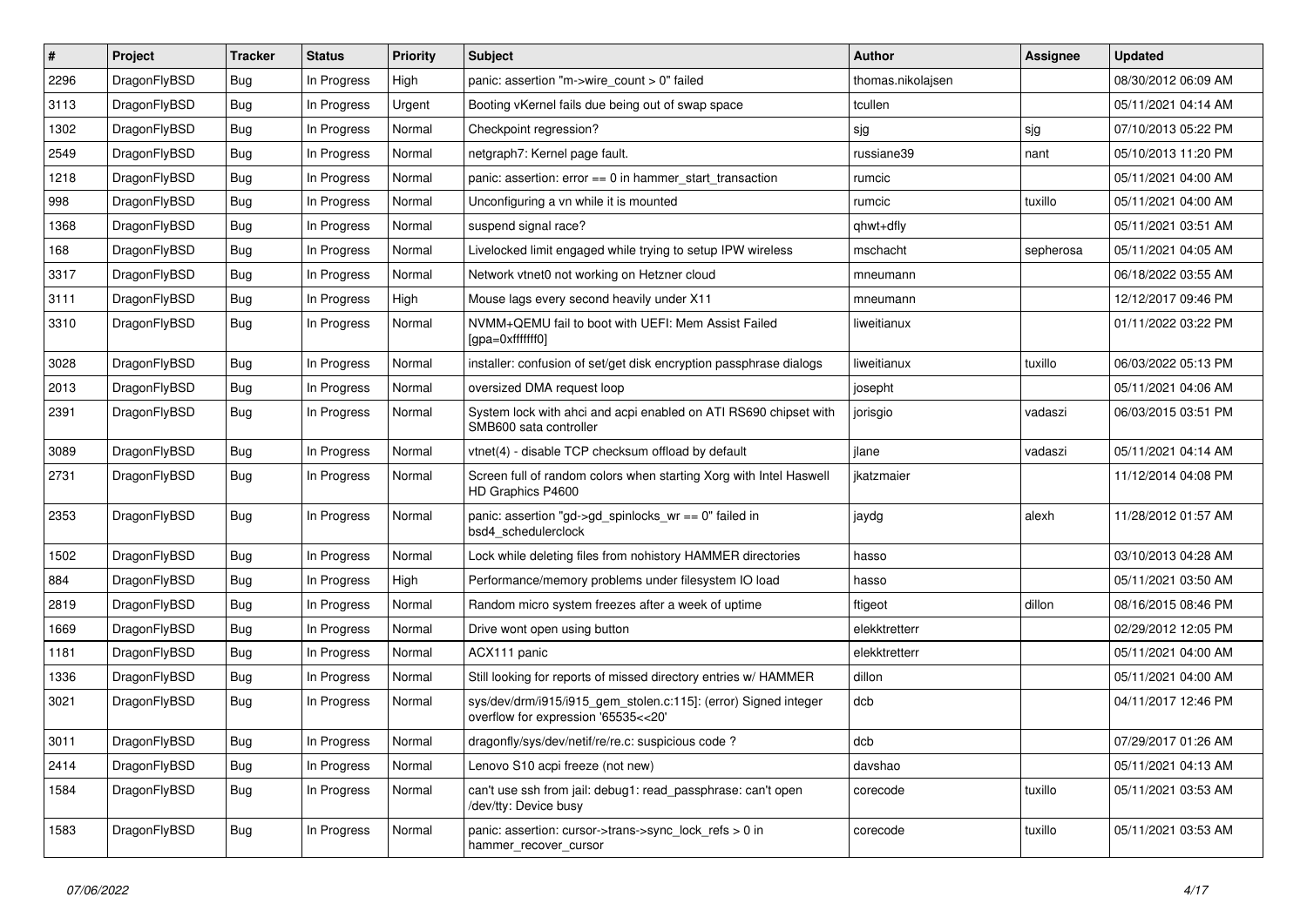| $\#$ | Project      | <b>Tracker</b> | <b>Status</b> | <b>Priority</b> | Subject                                                                                    | <b>Author</b>      | <b>Assignee</b> | <b>Updated</b>      |
|------|--------------|----------------|---------------|-----------------|--------------------------------------------------------------------------------------------|--------------------|-----------------|---------------------|
| 1547 | DragonFlyBSD | Bug            | In Progress   | Normal          | disklabel64 automatic sizing                                                               | corecode           | tuxillo         | 05/11/2021 03:52 AM |
| 1528 | DragonFlyBSD | Bug            | In Progress   | Normal          | ktrace does not show proper return values for pipe(2)                                      | corecode           | tuxillo         | 05/11/2021 03:52 AM |
| 1475 | DragonFlyBSD | Bug            | In Progress   | Normal          | kernel blocks with low memory and syscons setting a high res mode<br>/ scrollback          | corecode           | tuxillo         | 05/11/2021 03:52 AM |
| 1469 | DragonFlyBSD | Bug            | In Progress   | Normal          | Hammer history security concern                                                            | corecode           | tuxillo         | 05/11/2021 03:52 AM |
| 1307 | DragonFlyBSD | Bug            | In Progress   | Normal          | hammer tid -2 shows unexpected result                                                      | corecode           |                 | 10/18/2016 05:29 PM |
| 1030 | DragonFlyBSD | Bug            | In Progress   | Normal          | msdosfs umount panic                                                                       | corecode           | tuxillo         | 05/11/2021 03:51 AM |
| 781  | DragonFlyBSD | Bug            | In Progress   | Normal          | fdisk uses wrong geometry on usb flash drives                                              | corecode           | tuxillo         | 05/11/2021 03:50 AM |
| 742  | DragonFlyBSD | Bug            | In Progress   | Normal          | umount problems with multiple mounts                                                       | corecode           | tuxillo         | 06/25/2022 04:02 AM |
| 725  | DragonFlyBSD | Bug            | In Progress   | Low             | 'make distribution' fails w/'ro' /usr/obj                                                  | c.turner           |                 | 03/09/2013 01:01 PM |
| 331  | DragonFlyBSD | Bug            | In Progress   | Normal          | ftpsesame (aka Bridging S01E03)                                                            | bastyaelvtars      |                 | 03/09/2013 12:28 PM |
| 1148 | DragonFlyBSD | Bug            | In Progress   | Low             | BCM4311 wireless network adapter detected but not functional                               | archimedes.gaviola |                 | 05/11/2021 04:00 AM |
| 1921 | DragonFlyBSD | Bug            | In Progress   | Normal          | we miss mlockall                                                                           | alexh              | tuxillo         | 06/18/2022 04:08 AM |
| 3299 | DragonFlyBSD | <b>Bug</b>     | In Progress   | Normal          | DragonFlyBSD reports utterly wrong uptime (most of the time, right<br>after booting in)    | adrian             |                 | 11/11/2021 01:43 PM |
| 2499 | DragonFlyBSD | Bug            | In Progress   | Urgent          | DRAGONFLY_3_2 lockd not responding correctly                                               | Nerzhul            |                 | 01/22/2013 12:47 PM |
| 1390 | DragonFlyBSD | Bug            | In Progress   | Normal          | Use id_t type for {get,set}priority()                                                      | Anonymous          | tuxillo         | 07/05/2019 02:18 AM |
| 3160 | DragonFlyBSD | Submit         | In Progress   | Normal          | State the implementation difference in pkill/pgrep manual                                  | sevan              | tuxillo         | 06/03/2022 05:15 PM |
| 3145 | DragonFlyBSD | Submit         | In Progress   | Normal          | Update libelf to FreeBSD 12 current and build as base library usable<br>by ports           | davshao            | tuxillo         | 08/20/2021 03:58 PM |
| 3031 | DragonFlyBSD | Submit         | In Progress   | Normal          | Update drm/radeon to Linux 4.7.10 as much as possible                                      | davshao            | ftigeot         | 08/19/2021 12:33 PM |
| 1700 | DragonFlyBSD | Submit         | In Progress   | Normal          | skip boot2 menu on <enter></enter>                                                         | Johannes.Hofmann   | tuxillo         | 05/15/2022 08:35 AM |
| 1398 | DragonFlyBSD | Submit         | In Progress   | Normal          | hdestroy(3) restricts hash key to point to malloc'ed space                                 | Anonymous          |                 | 08/20/2021 04:06 PM |
| 3224 | DragonFlyBSD | Bug            | New           | Normal          | Kernel panic when trying to ping6                                                          | zhtw               |                 | 03/08/2020 08:55 AM |
| 1920 | DragonFlyBSD | Bug            | New           | High            | system hangs                                                                               | zhtw               |                 | 11/22/2010 08:59 AM |
| 2324 | DragonFlyBSD | Bug            | <b>New</b>    | Normal          | natacotrol support > 2TB not working even after the ftigeot patch                          | zenny              |                 | 03/03/2012 01:00 AM |
| 2585 | DragonFlyBSD | Bug            | New           | Normal          | Dfly 3.4.3 on ESXi 5.1, HP Smart Array P410 passthrough<br>recognised, but not functioning | yggdrasil          | swildner        | 05/09/2022 08:14 AM |
| 2840 | DragonFlyBSD | Bug            | New           | Normal          | wrong voltage is reported                                                                  | yellowrabbit2010   |                 | 09/11/2015 06:09 PM |
| 2287 | DragonFlyBSD | Bug            | New           | Normal          | HAMMER(ROOT) Illegal UNDO TAIL signature at<br>300000001967c000                            | y0n3t4n1           |                 | 11/07/2018 01:22 AM |
| 2252 | DragonFlyBSD | Bug            | New           | Low             | snd_hda not useable if loaded via /boot/loader.conf                                        | xbit               | swildner        | 12/14/2011 12:23 AM |
| 2886 | DragonFlyBSD | <b>Bug</b>     | <b>New</b>    | Normal          | dragonfly mail agent: sending a testmail causes high system load                           | worf               |                 | 02/05/2016 05:53 AM |
| 3124 | DragonFlyBSD | <b>Bug</b>     | New           | High            | DragonFlyBSD 5.0.2 with Hammer2 with UEFI install doesn't boot                             | wiesl              |                 | 06/18/2019 05:07 AM |
| 1185 | DragonFlyBSD | <b>Bug</b>     | New           | High            | need a tool to merge changes into /etc                                                     | wa1ter             |                 | 02/18/2014 06:02 AM |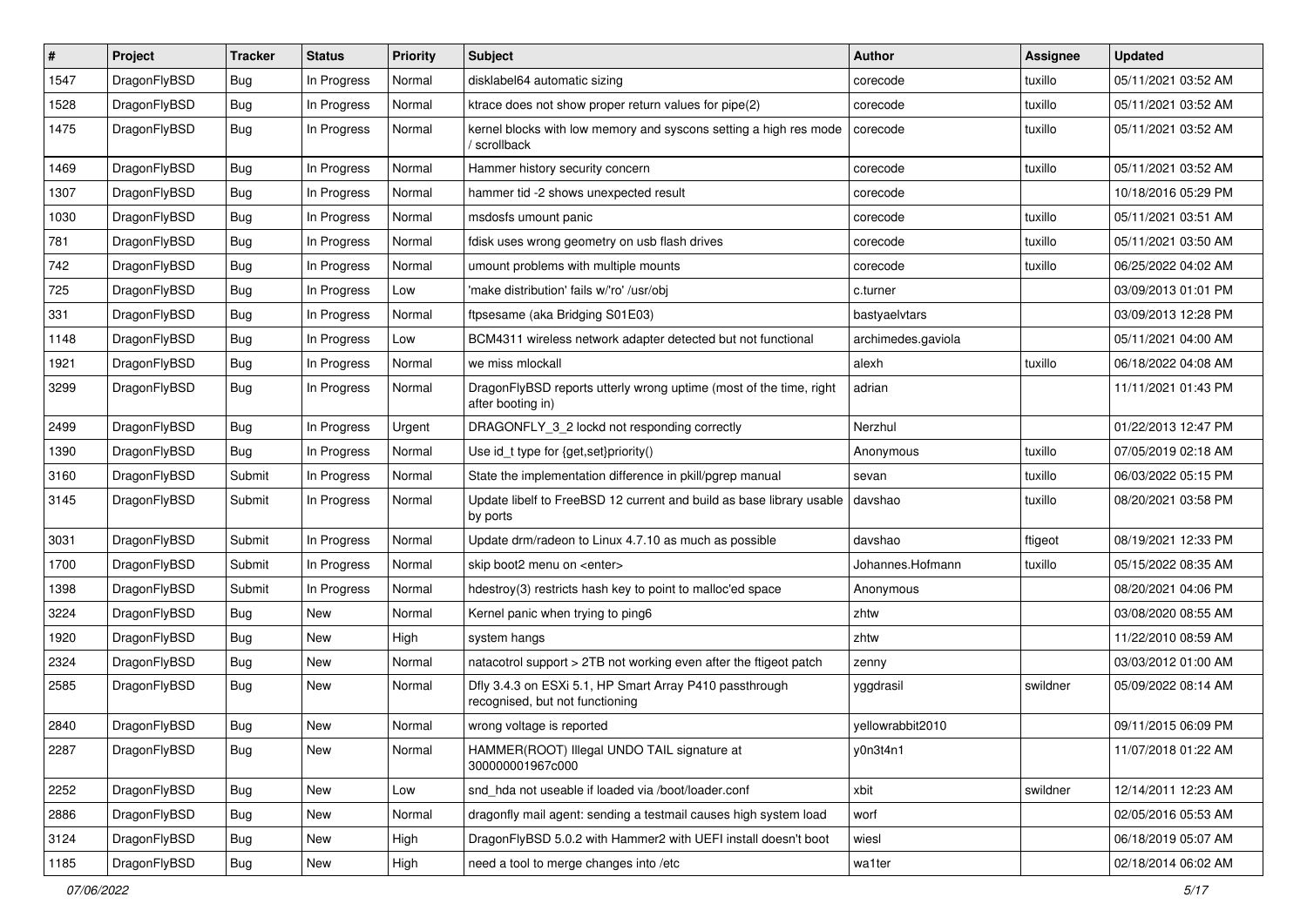| ∦    | Project      | <b>Tracker</b> | <b>Status</b> | <b>Priority</b> | <b>Subject</b>                                                                                | Author    | Assignee  | <b>Updated</b>      |
|------|--------------|----------------|---------------|-----------------|-----------------------------------------------------------------------------------------------|-----------|-----------|---------------------|
| 2490 | DragonFlyBSD | Bug            | <b>New</b>    | Normal          | nmalloc should color addresses to avoid cache bank conflictsw                                 | vsrinivas |           | 06/10/2014 05:51 AM |
| 2489 | DragonFlyBSD | Bug            | <b>New</b>    | Normal          | nmalloc doesn't cache VA for allocations > 8KB                                                | vsrinivas |           | 06/10/2014 05:51 AM |
| 2154 | DragonFlyBSD | Bug            | <b>New</b>    | Normal          | vkernel copyout() doesn't return EFAULT on error                                              | vsrinivas |           | 10/20/2011 03:53 AM |
| 2136 | DragonFlyBSD | Bug            | <b>New</b>    | Normal          | socketpair() doesn't free file descriptors on copyout failure                                 | vsrinivas |           | 04/05/2013 09:13 AM |
| 2113 | DragonFlyBSD | <b>Bug</b>     | <b>New</b>    | Normal          | nmalloc threaded program fork leak                                                            | vsrinivas | vsrinivas | 08/11/2011 07:25 PM |
| 2085 | DragonFlyBSD | Bug            | New           | Normal          | panic: assertion: (m->flags & PG_MAPPED) == 0 in<br>vm_page_free_toq                          | vsrinivas |           | 06/10/2011 07:48 AM |
| 2071 | DragonFlyBSD | <b>Bug</b>     | New           | High            | Panic on assertion: $(int)(flag->seq - seq) > 0$ in hammer flusher flush<br>after inode error | vsrinivas |           | 06/12/2011 07:59 AM |
| 1861 | DragonFlyBSD | Bug            | <b>New</b>    | Normal          | panic via kprintf (lockmgr called in a hard section)                                          | vsrinivas |           | 10/11/2010 12:56 AM |
| 2828 | DragonFlyBSD | <b>Bug</b>     | <b>New</b>    | High            | On AMD APUs and Bulldozer CPUs, the machdep.cpu_idle_hlt<br>sysctl should be 3 by default     | vadaszi   | vadaszi   | 05/11/2021 04:07 AM |
| 3314 | DragonFlyBSD | <b>Bug</b>     | <b>New</b>    | Normal          | Bring virtio_console(4) from FreeBSD                                                          | tuxillo   | tuxillo   | 05/29/2022 08:24 AM |
| 3196 | DragonFlyBSD | <b>Bug</b>     | New           | Normal          | test issue after redmine upgrade (2)                                                          | tuxillo   |           | 07/05/2019 04:33 AM |
| 3157 | DragonFlyBSD | Bug            | <b>New</b>    | Normal          | TP-Link UE300 not working in 5.2-RELEASE                                                      | tuxillo   |           | 11/15/2018 02:08 PM |
| 2647 | DragonFlyBSD | <b>Bug</b>     | <b>New</b>    | Normal          | HAMMER panic on 3.6.0                                                                         | tuxillo   |           | 05/11/2021 03:54 AM |
| 2641 | DragonFlyBSD | Bug            | <b>New</b>    | Normal          | Panic when loading natapci as module                                                          | tuxillo   |           | 05/11/2021 03:54 AM |
| 2630 | DragonFlyBSD | Bug            | New           | Normal          | Bring in latest iconv fixes from FreeBSD10 as well as csmapper<br>updates                     | tuxillo   |           | 05/11/2021 03:54 AM |
| 2629 | DragonFlyBSD | <b>Bug</b>     | <b>New</b>    | Normal          | Replace gcc44 with llvm34, clang34, and libc++                                                | tuxillo   |           | 06/02/2014 02:30 PM |
| 2498 | DragonFlyBSD | Bug            | <b>New</b>    | Normal          | DFBSD v3.2.2-RELEASE - LIST_FIRST(&bp->b_dep) == NULL"<br>failed in vfs vmio release          | tuxillo   |           | 05/31/2022 04:09 PM |
| 2495 | DragonFlyBSD | Bug            | <b>New</b>    | High            | DFBSD v3.3.0.960.g553fe7 - ocnt != 0" failed in<br>prop object release                        | tuxillo   |           | 05/31/2022 04:08 PM |
| 2283 | DragonFlyBSD | Bug            | <b>New</b>    | Normal          | DFBSD DragonFly v2.13.0.957.g4f459 - pmap_release: page<br>should already be gone 0xc27120bc  | tuxillo   |           | 01/23/2012 03:03 AM |
| 2224 | DragonFlyBSD | Bug            | <b>New</b>    | Normal          | v2.13.0.291.gaa7ec - Panic on fq while installing world                                       | tuxillo   |           | 11/18/2011 01:40 AM |
| 2171 | DragonFlyBSD | Bug            | <b>New</b>    | Normal          | DFBSD v2.13.0.151.gdc8442 - panic: assertion "(*ptep &<br>$(PG_MANAGED PG_V)) == PG_V"$       | tuxillo   |           | 11/04/2011 05:06 PM |
| 2166 | DragonFlyBSD | <b>Bug</b>     | <b>New</b>    | Normal          | DFBSD v2.13.0.109.g05b9d - Strange lockups                                                    | tuxillo   |           | 10/29/2011 11:20 AM |
| 2129 | DragonFlyBSD | Bug            | New           | Normal          | DFBSD v2.11.0.661.gf9438 i386 - panic: lockmgr thrd_sleep                                     | tuxillo   |           | 09/05/2011 09:49 AM |
| 2084 | DragonFlyBSD | <b>Bug</b>     | New           | Normal          | DFBSD v2.11.0.242.g4d317 - panic: zone: entry not free                                        | tuxillo   |           | 07/03/2012 01:23 AM |
| 2078 | DragonFlyBSD | <b>Bug</b>     | New           | Normal          | DFBSD i386 v2.11.0.201.g3ed2f - Panic during installworld into a<br>vn0 device                | tuxillo   |           | 05/19/2011 07:50 PM |
| 1959 | DragonFlyBSD | <b>Bug</b>     | New           | Normal          | DFBSD v2.9.1.422.gc98f2 - Panic during boot - IPv6 and PF                                     | tuxillo   |           | 01/13/2011 03:37 AM |
| 1867 | DragonFlyBSD | <b>Bug</b>     | New           | Normal          | it(4) motherboard and fan problems                                                            | tuxillo   |           | 07/08/2011 10:48 AM |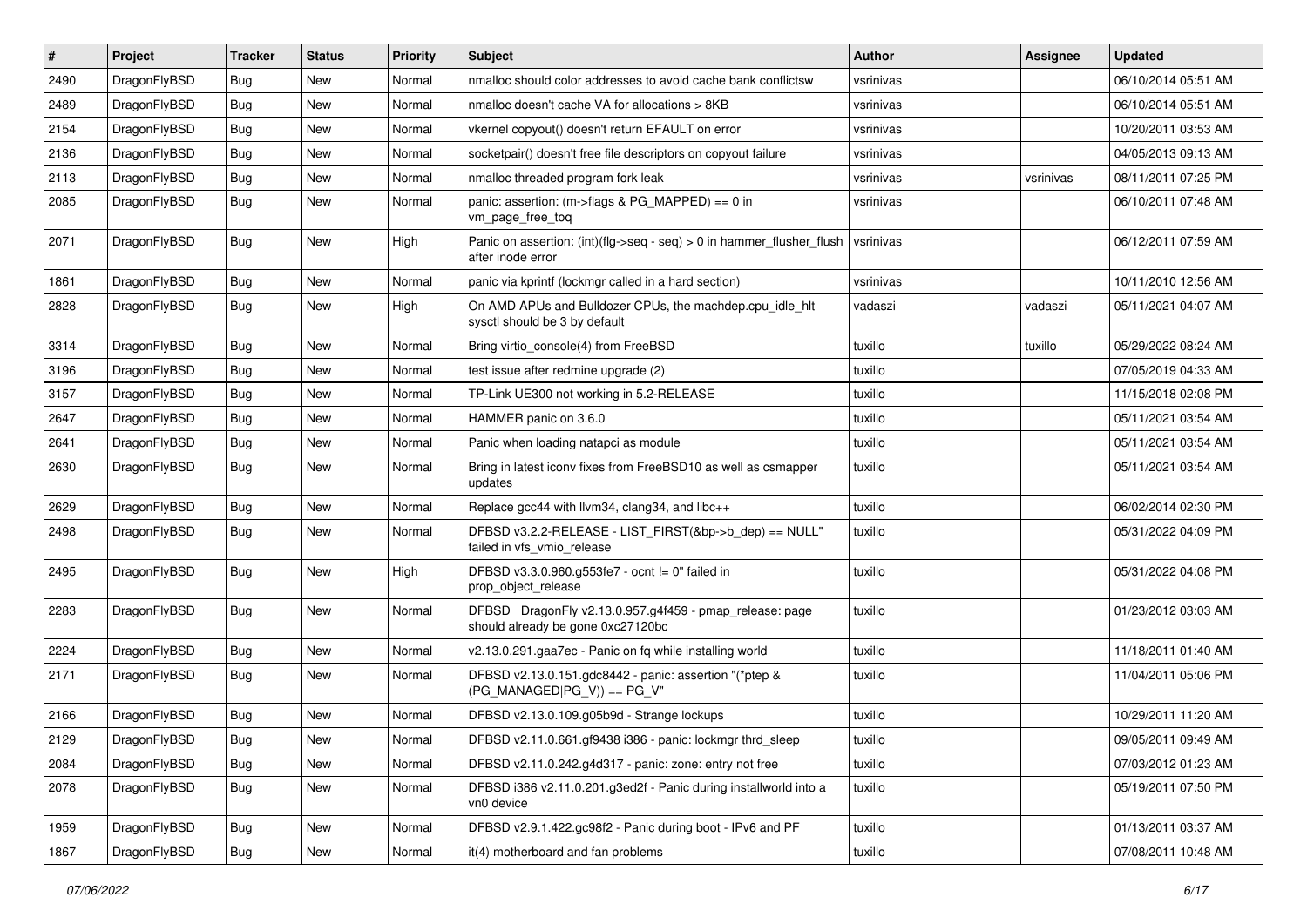| $\pmb{\#}$ | Project      | <b>Tracker</b> | <b>Status</b> | <b>Priority</b> | Subject                                                                                                  | <b>Author</b>     | Assignee | <b>Updated</b>      |
|------------|--------------|----------------|---------------|-----------------|----------------------------------------------------------------------------------------------------------|-------------------|----------|---------------------|
| 2140       | DragonFlyBSD | Bug            | New           | High            | hammer io delallocate panic with 'duplicate entry' message                                               | ttw               |          | 10/07/2011 12:22 PM |
| 3231       | DragonFlyBSD | Bug            | <b>New</b>    | Normal          | wifi drops on 5.8                                                                                        | tse               |          | 04/06/2020 05:08 AM |
| 3225       | DragonFlyBSD | Bug            | New           | Normal          | nfsd freeze when using gemu                                                                              | tse               |          | 03/17/2020 11:52 AM |
| 3208       | DragonFlyBSD | Bug            | New           | Normal          | Crash related to nfsd                                                                                    | tse               |          | 06/11/2020 05:52 AM |
| 3199       | DragonFlyBSD | Bug            | <b>New</b>    | Normal          | PFS label not found panic                                                                                | tse               |          | 08/21/2019 03:51 AM |
| 3197       | DragonFlyBSD | Bug            | New           | Normal          | DragonFly upgrades                                                                                       | tse               |          | 04/18/2020 04:18 PM |
| 3170       | DragonFlyBSD | Bug            | <b>New</b>    | Normal          | repeatable nfsd crash                                                                                    | tse               |          | 06/11/2020 05:52 AM |
| 3319       | DragonFlyBSD | Bug            | <b>New</b>    | Normal          | setproctitle() calls can change effect of later setproctitle() calls                                     | tonyc             |          | 06/29/2022 06:10 PM |
| 3252       | DragonFlyBSD | Bug            | <b>New</b>    | Normal          | tcsetattr/tcgetattr set errno incorrectly on non-TTY                                                     | tonyc             |          | 10/26/2020 09:34 PM |
| 2473       | DragonFlyBSD | Bug            | <b>New</b>    | Normal          | Kernel crash when trying to up the wpi0 device (Dfly<br>v3.3.0.758.g47388-DEVELOPMENT)                   | tomaz             |          | 02/24/2014 08:50 AM |
| 2931       | DragonFlyBSD | Bug            | <b>New</b>    | Low             | 'gdb' of 'vkernel' unable to print backtrace                                                             | tofergus          |          | 07/26/2016 01:51 PM |
| 2930       | DragonFlyBSD | Bug            | <b>New</b>    | High            | 'objcache' causes panic during 'nfs_readdir'                                                             | tofergus          |          | 07/26/2016 01:09 PM |
| 2812       | DragonFlyBSD | Bug            | <b>New</b>    | Normal          | Panic on Intel DE3815TYKHE                                                                               | tmorp             |          | 05/14/2015 03:14 PM |
| 3316       | DragonFlyBSD | Bug            | New           | Normal          | hammer2_dirent_create() allows creating >1 dirents with the same<br>name                                 | tkusumi           |          | 06/05/2022 12:35 PM |
| 3266       | DragonFlyBSD | Bug            | New           | High            | Filesystems broken due to "KKASSERT(count &<br>TOK COUNTMASK);"                                          | tkusumi           |          | 03/15/2021 01:21 PM |
| 3249       | DragonFlyBSD | <b>Bug</b>     | <b>New</b>    | Normal          | HAMMER2 fsync(2) not working properly                                                                    | tkusumi           |          | 09/21/2020 07:07 AM |
| 3246       | DragonFlyBSD | Bug            | New           | Normal          | HAMMER2 unable to handle ENOSPC properly                                                                 | tkusumi           |          | 09/04/2020 11:11 AM |
| 3184       | DragonFlyBSD | <b>Bug</b>     | <b>New</b>    | Normal          | tsleep(9) return value when PCATCH specified                                                             | tkusumi           |          | 04/03/2019 06:49 AM |
| 2857       | DragonFlyBSD | Bug            | <b>New</b>    | Normal          | hammer stalls via bitcoin-qt                                                                             | tkusumi           |          | 11/30/2015 06:52 AM |
| 2609       | DragonFlyBSD | Bug            | New           | Normal          | master: panic: assertion<br>"LWKT_TOKEN_HELD_ANY(vm_object_token(object))" failed in<br>swp pager lookup | thomas.nikolajsen |          | 11/28/2013 11:36 AM |
| 2436       | DragonFlyBSD | Bug            | <b>New</b>    | Normal          | panic: assertion "lp->lwp_qcpu == dd->cpuid" failed in<br>dfly acquire curproc                           | thomas.nikolajsen |          | 01/23/2013 11:07 AM |
| 1984       | DragonFlyBSD | Bug            | <b>New</b>    | Normal          | hammer mount fails after crash - HAMMER: FIFO record bad head<br>signature                               | thomas.nikolajsen |          | 03/08/2011 06:57 PM |
| 3036       | DragonFlyBSD | <b>Bug</b>     | New           | Normal          | panic in icmp redirect start() ASSERT IN NETISR(0)                                                       | tautolog          |          | 05/11/2017 07:27 PM |
| 3217       | DragonFlyBSD | <b>Bug</b>     | New           | Normal          | rescue tools: make install fails if rescue folder doesn't exist                                          | dfbsd             |          | 11/27/2019 08:16 PM |
| 2915       | DragonFlyBSD | Bug            | New           | High            | Hammer mirror-copy problem                                                                               | dfbsd             |          | 08/25/2016 05:28 AM |
| 2509       | DragonFlyBSD | Bug            | New           | Normal          | Redefinition of DIRBLKSIZ in restore(8)                                                                  | swildner          |          | 06/04/2022 04:40 AM |
| 1913       | DragonFlyBSD | <b>Bug</b>     | New           | Normal          | panic: assertion: ip->flush_state != HAMMER_FST_FLUSH in<br>hammer_flush_inode_core                      | swildner          |          | 11/20/2010 05:27 PM |
| 1907       | DragonFlyBSD | Bug            | New           | Normal          | Hammer crash in hammer_flusher_flush()                                                                   | swildner          |          | 11/11/2010 05:07 AM |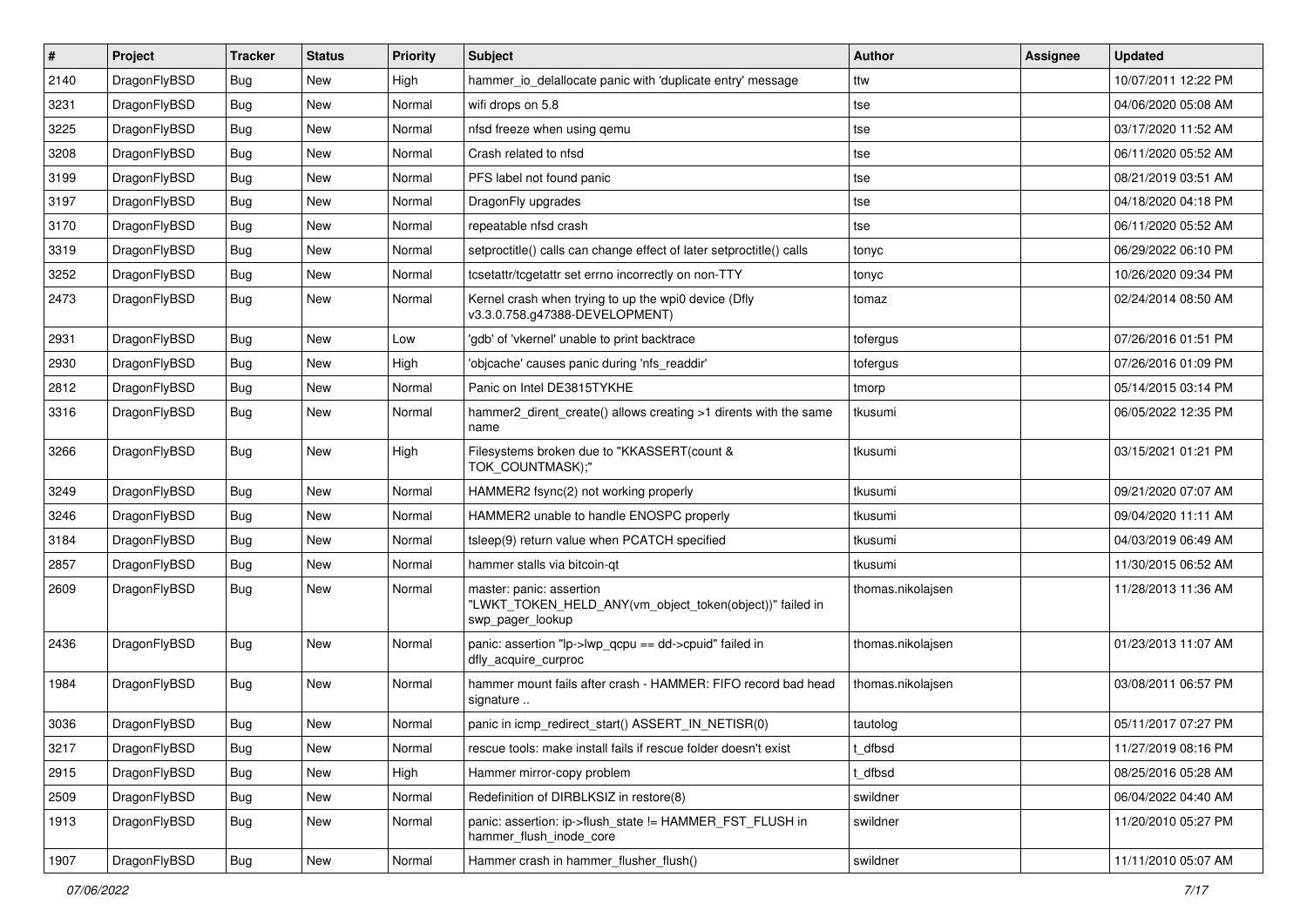| $\sharp$ | Project      | <b>Tracker</b>   | <b>Status</b> | <b>Priority</b> | Subject                                                                              | <b>Author</b> | Assignee | <b>Updated</b>      |
|----------|--------------|------------------|---------------|-----------------|--------------------------------------------------------------------------------------|---------------|----------|---------------------|
| 2082     | DragonFlyBSD | Bug              | New           | Normal          | dfbsd 2.10.1 amd64 - mc port build error with 'bmake bin-install'                    | sun-doctor    |          | 05/25/2011 07:18 PM |
| 2020     | DragonFlyBSD | Bug              | <b>New</b>    | Low             | Port brcm80211 driver from Linux to DragonFly BSD                                    | studer        |          | 03/05/2011 10:54 PM |
| 2055     | DragonFlyBSD | <b>Bug</b>       | New           | Normal          | $ssh + IPV6 + bridge \Rightarrow connection freezes$                                 | steve         |          | 04/24/2011 07:13 PM |
| 2004     | DragonFlyBSD | <b>Bug</b>       | New           | Normal          | LWKT_WAIT_IPIQ panic                                                                 | steve         |          | 03/08/2011 05:46 PM |
| 3129     | DragonFlyBSD | Bug              | <b>New</b>    | High            | Kernel panic with 5.2.0 on A2SDi-4C-HLN4F                                            | stateless     |          | 04/24/2018 12:50 AM |
| 2587     | DragonFlyBSD | <b>Bug</b>       | New           | Normal          | SATA DVD writer not detected by DragonFly                                            | srussell      |          | 09/04/2020 08:55 AM |
| 2586     | DragonFlyBSD | Bug              | New           | Normal          | pf: "modulate" state seems problematic                                               | srussell      |          | 09/25/2013 07:36 PM |
| 2077     | DragonFlyBSD | <b>Bug</b>       | New           | Normal          | USB devices conflicting                                                              | srussell      |          | 05/17/2011 05:12 PM |
| 2936     | DragonFlyBSD | <b>Bug</b>       | New           | Normal          | loader.efi crashes while loading kernel                                              | spaceille     |          | 08/20/2016 06:17 AM |
| 1964     | DragonFlyBSD | Bug              | <b>New</b>    | Normal          | iwn (panic assertion : wlan_assert_serialized)                                       | sjmm.ptr      | josepht  | 02/01/2011 12:57 PM |
| 2141     | DragonFlyBSD | <b>Bug</b>       | New           | Urgent          | loader and/or documentation broken                                                   | sjg           |          | 01/20/2012 10:51 AM |
| 2061     | DragonFlyBSD | Bug              | New           | Normal          | USB keyboard boot panic                                                              | sjg           |          | 05/04/2012 12:20 AM |
| 1786     | DragonFlyBSD | <b>Bug</b>       | New           | Normal          | Calling NULL function pointer initiates panic loop                                   | sjg           |          | 10/11/2010 05:28 PM |
| 2891     | DragonFlyBSD | <b>Bug</b>       | New           | Normal          | Kernel panic in IEEE802.11 related code                                              | shamaz        |          | 05/29/2016 05:49 PM |
| 2863     | DragonFlyBSD | Bug              | <b>New</b>    | Normal          | HAMMER synch tid is zero                                                             | shamaz        |          | 12/12/2015 11:24 PM |
| 2820     | DragonFlyBSD | <b>Bug</b>       | New           | Normal          | TP-Link USB Wi-Fi adapter cannot be reattached to the system                         | shamaz        |          | 05/22/2015 09:45 PM |
| 1961     | DragonFlyBSD | <b>Bug</b>       | New           | Normal          | Can't create dump from DDB                                                           | shamaz        |          | 01/29/2011 09:02 PM |
| 1935     | DragonFlyBSD | Bug              | <b>New</b>    | Normal          | mouse does not work after switching between x and console                            | shamaz        |          | 12/13/2010 10:06 AM |
| 1884     | DragonFlyBSD | Bug              | New           | Normal          | System completely freezes while listening music (devbuf: malloc<br>limit exceeded)   | shamaz        |          | 01/24/2011 05:00 PM |
| 2124     | DragonFlyBSD | Bug              | <b>New</b>    | Normal          | getty repeating too quickly on port /dev/ttyv0                                       | sgeorge.ml    |          | 09/01/2011 04:28 AM |
| 2924     | DragonFlyBSD | Bug              | <b>New</b>    | Normal          | cat -v fails to tag characters in extended table with M- prefix with<br>some locales | sevan         |          | 07/11/2016 07:18 AM |
| 2042     | DragonFlyBSD | Bug              | <b>New</b>    | Normal          | kernel panic, when run boot0cfg                                                      | sepherosa     |          | 05/31/2022 03:01 PM |
| 1944     | DragonFlyBSD | Bug              | New           | Normal          | panic: backing_object 0xdea7b258 was somehow re-referenced<br>during collapse!       | sepherosa     |          | 12/27/2010 02:06 AM |
| 2123     | DragonFlyBSD | Bug              | <b>New</b>    | Normal          | hammer is losing files                                                               | schmir        |          | 08/30/2011 07:56 PM |
| 3047     | DragonFlyBSD | Bug              | New           | Normal          | HAMMER critical write error                                                          | samuel        |          | 06/19/2019 09:50 AM |
| 2316     | DragonFlyBSD | <sub>I</sub> Bug | <b>New</b>    | Normal          | Ungraceful invalid password handling for adding a new user in the<br>installer       | rune          |          | 04/27/2012 11:23 PM |
| 2423     | DragonFlyBSD | Bug              | New           | Urgent          | After multiple panics/locks, hitting KKASSERT in<br>hammer init cursor               | rumcic        |          | 09/18/2012 02:28 AM |
| 2080     | DragonFlyBSD | Bug              | New           | Normal          | panic: lockmgr thrd sleep: called from interrupt, ipi, or hard code<br>section       | rumcic        |          | 05/30/2011 05:06 PM |
| 2072     | DragonFlyBSD | <b>Bug</b>       | New           | Normal          | Fatal trap 12: stopped at lwkt_send_ipiq3                                            | rumcic        |          | 05/17/2011 04:12 AM |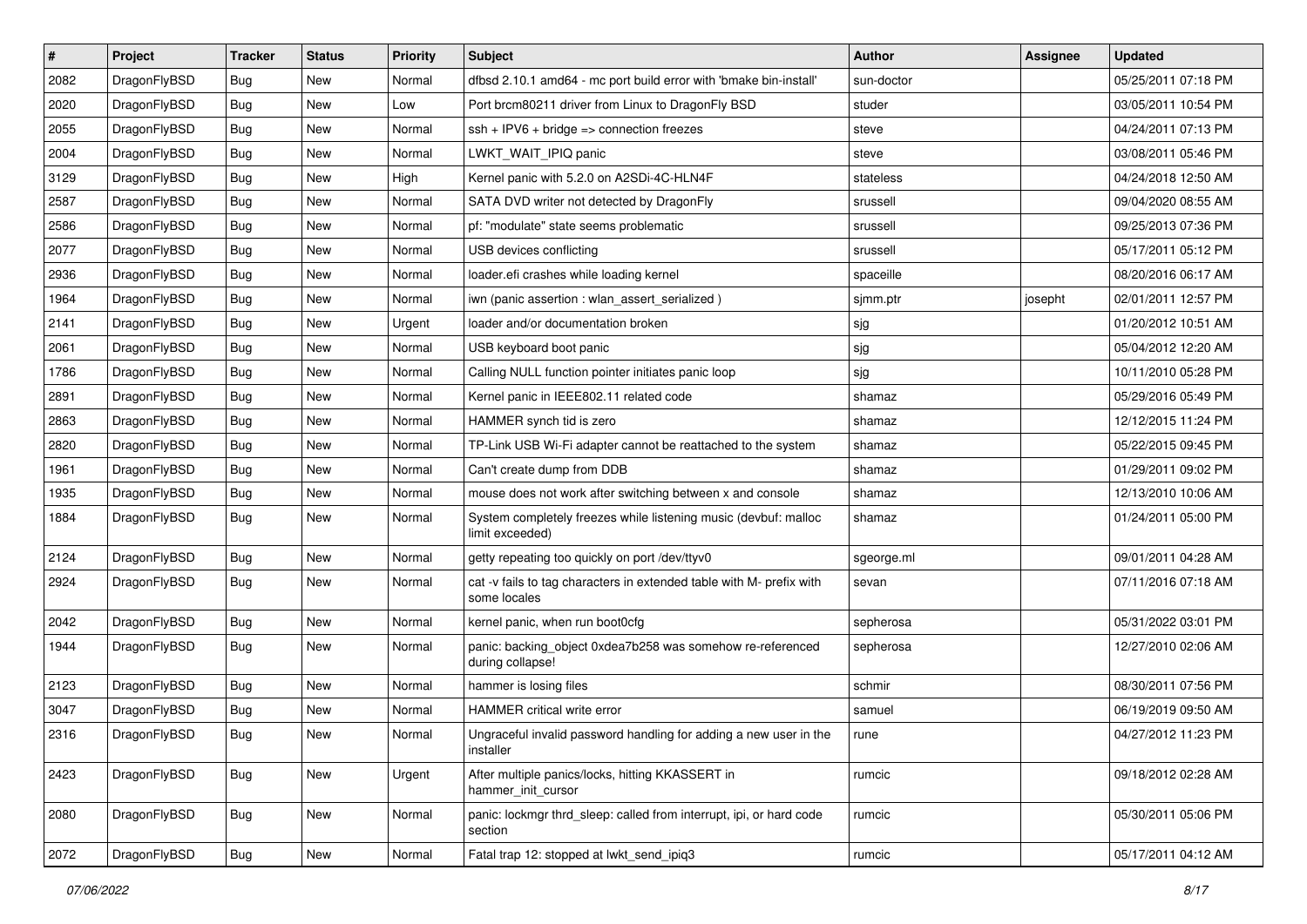| $\vert$ # | Project      | <b>Tracker</b> | <b>Status</b> | <b>Priority</b> | <b>Subject</b>                                                                                                                                                                                    | <b>Author</b> | Assignee | <b>Updated</b>      |
|-----------|--------------|----------------|---------------|-----------------|---------------------------------------------------------------------------------------------------------------------------------------------------------------------------------------------------|---------------|----------|---------------------|
| 1975      | DragonFlyBSD | <b>Bug</b>     | <b>New</b>    | Normal          | Applications seg fault in select() and poll()                                                                                                                                                     | rumcic        |          | 05/31/2022 02:58 PM |
| 1874      | DragonFlyBSD | Bug            | <b>New</b>    | Normal          | mpd listening on all IPs, accepting only on one                                                                                                                                                   | rumcic        |          | 05/08/2011 01:01 PM |
| 1873      | DragonFlyBSD | Bug            | <b>New</b>    | Normal          | Panic upon usb mouse detach and reattaching                                                                                                                                                       | rumcic        |          | 02/01/2011 09:53 AM |
| 2887      | DragonFlyBSD | Bug            | <b>New</b>    | Low             | Missing extattr namespace to string and<br>extattr string to namespace functions                                                                                                                  | rubenk        |          | 02/06/2016 05:09 AM |
| 3141      | DragonFlyBSD | Bug            | <b>New</b>    | Normal          | dhclient blocks boot process                                                                                                                                                                      | rowo          |          | 12/16/2018 11:01 AM |
| 2738      | DragonFlyBSD | <b>Bug</b>     | <b>New</b>    | Normal          | Hammer: Strange behavior when trying to recover old version of<br>moved file                                                                                                                      | roland        |          | 11/20/2014 08:02 AM |
| 2626      | DragonFlyBSD | <b>Bug</b>     | New           | Normal          | iwn driver drops with error: "firmware error 'iwn intr: fatal firmware<br>error"                                                                                                                  | rodyaj        |          | 01/09/2014 05:50 AM |
| 600       | DragonFlyBSD | <b>Bug</b>     | <b>New</b>    | Low             | /sys/libkern/karc4random                                                                                                                                                                          | robin_carey5  | profmakx | 01/19/2015 03:07 AM |
| 2430      | DragonFlyBSD | <b>Bug</b>     | <b>New</b>    | Normal          | Alternate Password Hash method                                                                                                                                                                    | robin.carey1  |          | 10/07/2012 06:28 AM |
| 2138      | DragonFlyBSD | <b>Bug</b>     | <b>New</b>    | Normal          | > 100% CPU usage                                                                                                                                                                                  | robin.carey1  |          | 09/26/2011 12:20 PM |
| 1836      | DragonFlyBSD | Bug            | <b>New</b>    | Normal          | Incorrect TCP checksum show up in tcpdump                                                                                                                                                         | robgar1       |          | 05/15/2022 11:22 AM |
| 2822      | DragonFlyBSD | <b>Bug</b>     | <b>New</b>    | Normal          | USB 3.0 stick throws "reading primary partition table: error<br>accessing offset 000[] for 152" error, while the stick works on any<br>other OS I tested                                          | revuwa        | profmakx | 06/29/2015 05:56 AM |
| 2675      | DragonFlyBSD | Bug            | <b>New</b>    | Low             | Ultimate N WiFi Link 5300 get iwn intr: fatal firmware error on 5GHz                                                                                                                              | revuwa        |          | 05/11/2021 04:07 AM |
| 3313      | DragonFlyBSD | Bug            | New           | Normal          | Can't boot from my live USB at all. The kernel loading process<br>hangs.                                                                                                                          | rempas        |          | 06/03/2022 12:16 AM |
| 2371      | DragonFlyBSD | <b>Bug</b>     | <b>New</b>    | Normal          | Timezone problem with America/Sao Paulo                                                                                                                                                           | raitech       |          | 05/17/2012 01:42 PM |
| 1942      | DragonFlyBSD | <b>Bug</b>     | <b>New</b>    | Normal          | locking against myself in getcacheblk()?                                                                                                                                                          | qhwt.dfly     |          | 05/31/2022 02:15 PM |
| 1917      | DragonFlyBSD | <b>Bug</b>     | <b>New</b>    | Normal          | panic: assertion: (RB_EMPTY(&ip->rec_tree) && (ip->flags &<br>HAMMER INODE XDIRTY) == 0)    (!RB EMPTY(&ip->rec tree)<br>&& (ip->flags & HAMMER_INODE_XDIRTY) != 0) in<br>hammer flush inode done | qhwt.dfly     |          | 11/24/2010 03:23 AM |
| 1876      | DragonFlyBSD | Bug            | <b>New</b>    | Normal          | devfs in jail + logging out from console(ttyv1+) -> panic                                                                                                                                         | qhwt.dfly     | tuxillo  | 05/31/2022 03:24 PM |
| 3245      | DragonFlyBSD | Bug            | <b>New</b>    | Normal          | panic: free: guard1x fail, i915 load from loader.conf                                                                                                                                             | polachok      |          | 08/21/2020 10:36 AM |
| 2496      | DragonFlyBSD | Bug            | <b>New</b>    | Normal          | NTFS malloc limit exceeded                                                                                                                                                                        | plasmob       | tuxillo  | 02/19/2013 08:47 AM |
| 3302      | DragonFlyBSD | Bug            | <b>New</b>    | Normal          | Will not boot on System76 Lemur Pro (lemp10)                                                                                                                                                      | piecuch       |          | 11/03/2021 10:21 AM |
| 3298      | DragonFlyBSD | Bug            | <b>New</b>    | Normal          | Running "w" and having logged in via XDM through VNC, "w" prints<br>an extra error message                                                                                                        | piecuch       |          | 10/25/2021 09:16 AM |
| 3239      | DragonFlyBSD | Bug            | <b>New</b>    | Normal          | unable to SIGKILL glitched emacs                                                                                                                                                                  | piecuch       |          | 05/26/2020 03:30 AM |
| 3238      | DragonFlyBSD | Bug            | New           | Normal          | race conditions when printing from vkernel console                                                                                                                                                | piecuch       |          | 05/19/2020 02:50 PM |
| 3247      | DragonFlyBSD | Bug            | <b>New</b>    | Normal          | Kernel panic doing nothing much                                                                                                                                                                   | phma          |          | 09/12/2020 11:40 PM |
| 2816      | DragonFlyBSD | <b>Bug</b>     | New           | Normal          | A multitasking process being debugged can get stuck                                                                                                                                               | phma          |          | 05/19/2015 03:57 AM |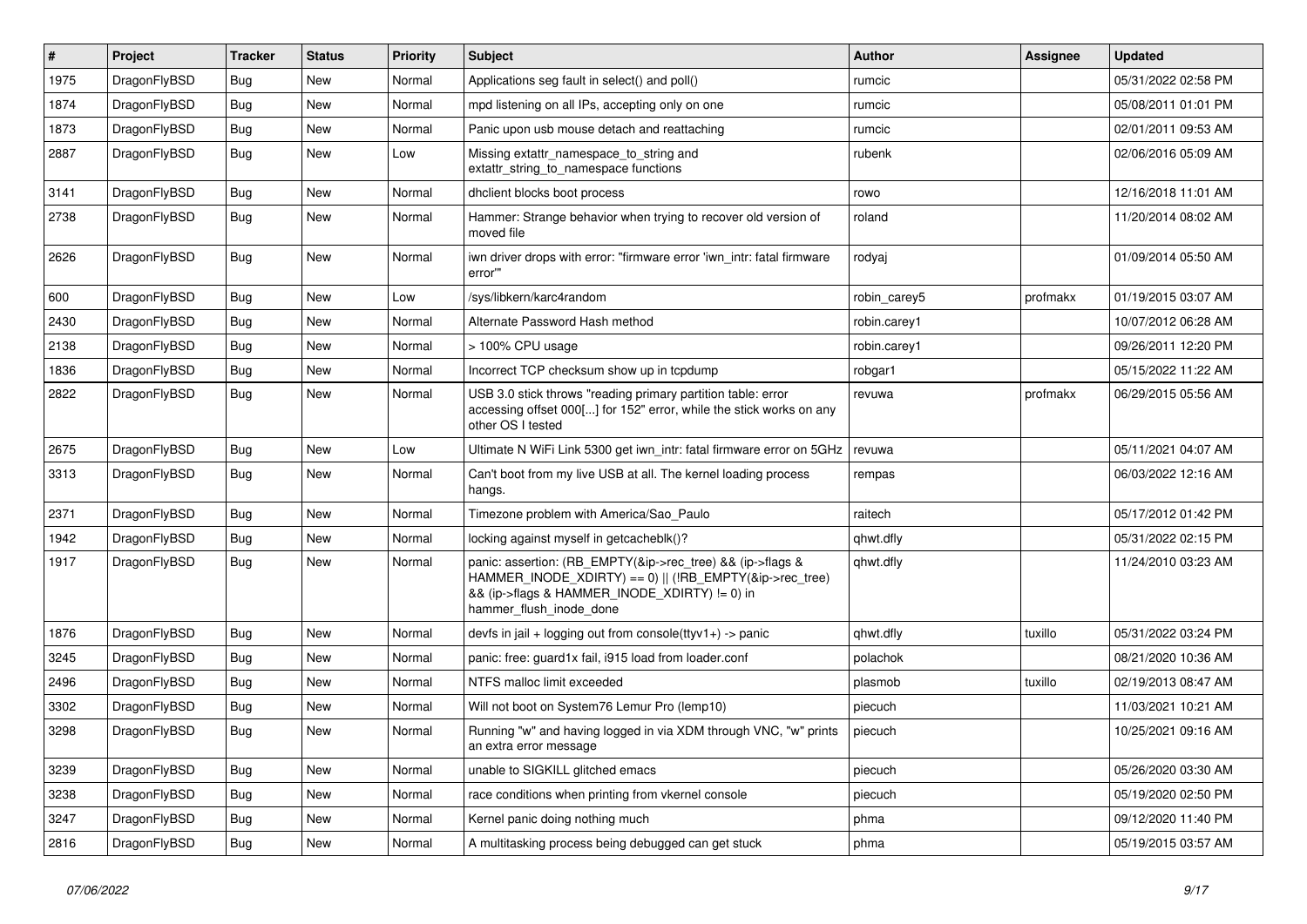| $\pmb{\#}$ | Project      | <b>Tracker</b> | <b>Status</b> | <b>Priority</b> | Subject                                                                                                        | <b>Author</b> | <b>Assignee</b> | <b>Updated</b>      |
|------------|--------------|----------------|---------------|-----------------|----------------------------------------------------------------------------------------------------------------|---------------|-----------------|---------------------|
| 2611       | DragonFlyBSD | Bug            | New           | Normal          | Change in IP address results in network not working                                                            | phma          |                 | 12/05/2013 07:55 PM |
| 2557       | DragonFlyBSD | Bug            | New           | Normal          | stock 3.4.1 kernel halts during booting if dm and dm_target_crypt<br>are loaded and RAID controller is present | phma          |                 | 05/12/2013 10:38 PM |
| 2552       | DragonFlyBSD | <b>Bug</b>     | New           | Low             | hammer recovery should indicate progress                                                                       | phma          |                 | 05/03/2013 12:13 AM |
| 2547       | DragonFlyBSD | Bug            | <b>New</b>    | High            | crashed while doing a dry run of pkg_rolling-replace                                                           | phma          |                 | 04/18/2013 10:40 PM |
| 2389       | DragonFlyBSD | Bug            | New           | Normal          | computer crashed while listing processes                                                                       | phma          |                 | 06/18/2012 02:49 PM |
| 2387       | DragonFlyBSD | Bug            | New           | Normal          | hammer ignores -t during dedup                                                                                 | phma          |                 | 06/17/2012 12:30 PM |
| 2331       | DragonFlyBSD | Bug            | New           | Normal          | reading mouse mode from unopen file descriptor hangs mouse<br>driver                                           | phma          |                 | 03/14/2012 09:43 AM |
| 2311       | DragonFlyBSD | Bug            | New           | Normal          | Xorg crash having something to do with drm                                                                     | phma          |                 | 02/22/2012 09:59 AM |
| 2306       | DragonFlyBSD | Bug            | <b>New</b>    | Normal          | a crash starts the kernel debugger in text mode, but just reboots in X                                         | phma          |                 | 02/11/2012 08:02 PM |
| 1559       | DragonFlyBSD | Bug            | <b>New</b>    | Normal          | kernel trap                                                                                                    | phma          |                 | 11/27/2021 08:43 AM |
| 1990       | DragonFlyBSD | <b>Bug</b>     | <b>New</b>    | Normal          | /mnt too large to mount                                                                                        | peur.neu      |                 | 02/16/2011 11:24 PM |
| 1951       | DragonFlyBSD | Bug            | <b>New</b>    | Normal          | dma timeouts at phyaddr on a good hdd                                                                          | peur.neu      |                 | 01/04/2011 07:12 AM |
| 1943       | DragonFlyBSD | Bug            | <b>New</b>    | Normal          | hammer assertion panic                                                                                         | peter         |                 | 12/27/2010 12:45 AM |
| 3226       | DragonFlyBSD | Bug            | New           | Normal          | Xorg freezes in vm: thread stuck in "objtrm1"                                                                  | peeter        |                 | 04/08/2020 02:10 AM |
| 2970       | DragonFlyBSD | Bug            | <b>New</b>    | Normal          | kernel 4.7: "Is -I" causes panic on UDF filesystem: "bgetvp -<br>overlapping buffer"                           | peeter        |                 | 12/21/2016 02:46 AM |
| 2898       | DragonFlyBSD | <b>Bug</b>     | <b>New</b>    | Normal          | <b>HAMMER</b> panic                                                                                            | pavalos       |                 | 11/03/2018 07:05 AM |
| 2526       | DragonFlyBSD | Bug            | <b>New</b>    | Normal          | hammer cleanup doesn't run on first day of DST                                                                 | pavalos       |                 | 10/18/2016 05:28 PM |
| 2248       | DragonFlyBSD | <b>Bug</b>     | New           | Normal          | sysctl panic                                                                                                   | pavalos       |                 | 11/23/2011 06:23 PM |
| 2199       | DragonFlyBSD | Bug            | <b>New</b>    | Normal          | screen segfaults if utmpx isn't present                                                                        | pavalos       |                 | 11/15/2011 10:52 PM |
| 2099       | DragonFlyBSD | Bug            | <b>New</b>    | Normal          | page fault panic in vm system                                                                                  | pavalos       |                 | 07/10/2011 08:51 AM |
| 2048       | DragonFlyBSD | Bug            | <b>New</b>    | Normal          | panic: ffs_sync: rofs mod                                                                                      | pavalos       |                 | 04/12/2011 05:45 AM |
| 2008       | DragonFlyBSD | Bug            | New           | Normal          | lwkt_setcpu_remote: td->td_flags 00800621 console flood                                                        | pavalos       |                 | 03/06/2011 09:37 PM |
| 1969       | DragonFlyBSD | Bug            | <b>New</b>    | Normal          | pf-related network problem                                                                                     | pavalos       | lentferj        | 02/01/2011 06:57 PM |
| 1949       | DragonFlyBSD | Bug            | New           | Normal          | iwn panic                                                                                                      | pavalos       |                 | 01/30/2011 03:21 AM |
| 1946       | DragonFlyBSD | Bug            | New           | Normal          | ieee80211 panic                                                                                                | pavalos       | josepht         | 01/27/2011 06:00 PM |
| 1769       | DragonFlyBSD | <b>Bug</b>     | <b>New</b>    | Normal          | panic: assertion: _tp->tt_msg->tt_cpuid == mycpuid in<br>tcp_callout_active                                    | pavalos       | sjg             | 05/15/2022 11:07 AM |
| 599        | DragonFlyBSD | <b>Bug</b>     | New           | Urgent          | 1.9.0 reproducable panic                                                                                       | pavalos       |                 | 12/22/2010 01:08 AM |
| 2117       | DragonFlyBSD | Bug            | New           | High            | ACPI and/or bce(4) problem with 2.11.0.673.g0d557 on HP DL380<br>G6                                            | pauska        |                 | 08/22/2011 10:15 AM |
| 2874       | DragonFlyBSD | Bug            | New           | Normal          | make world DESTDIR=/emptydir fails                                                                             | pascii        |                 | 12/25/2015 07:04 AM |
| 3107       | DragonFlyBSD | Bug            | New           | Low             | ACPI interrupt storm when loading i915 on Lenovo T460                                                          | oyvinht       |                 | 07/15/2020 07:01 AM |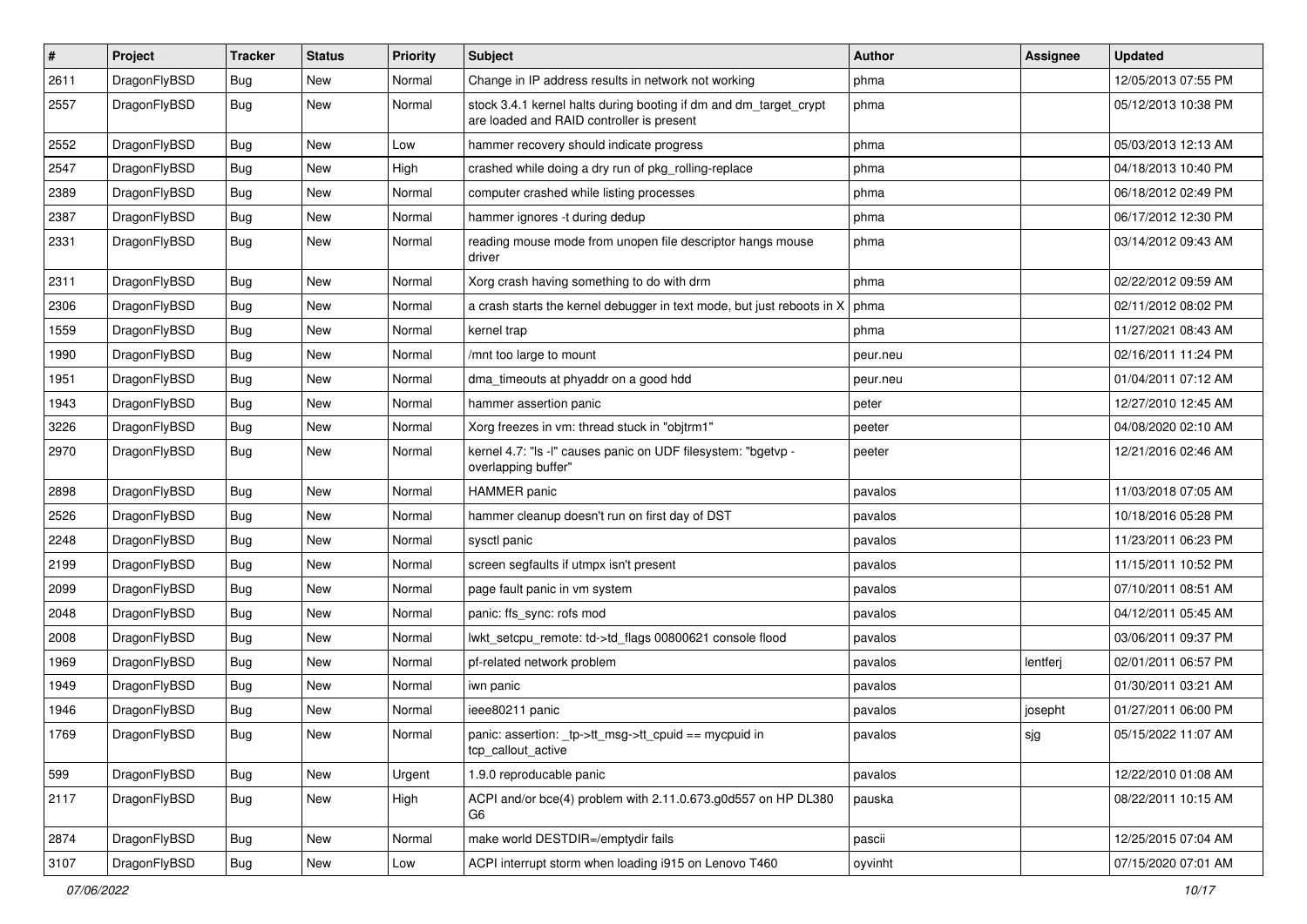| $\pmb{\#}$ | Project      | <b>Tracker</b> | <b>Status</b> | <b>Priority</b> | Subject                                                                                                 | <b>Author</b>          | Assignee  | <b>Updated</b>      |
|------------|--------------|----------------|---------------|-----------------|---------------------------------------------------------------------------------------------------------|------------------------|-----------|---------------------|
| 2802       | DragonFlyBSD | Bug            | <b>New</b>    | Normal          | USB Wifi urtwn0 crash from cd boot                                                                      | opvalues               |           | 03/10/2015 01:07 AM |
| 2799       | DragonFlyBSD | <b>Bug</b>     | New           | Normal          | Fatal trap 12 caused by moused(8) -p /dev/cual0                                                         | opvalues               |           | 03/04/2015 11:01 PM |
| 3052       | DragonFlyBSD | Bug            | <b>New</b>    | Normal          | panic DragonFly v4.8.1-RELEASE by mounting a malformed NTFS<br>image [64.000]                           | open.source@ribose.com |           | 08/14/2017 03:22 AM |
| 3051       | DragonFlyBSD | <b>Bug</b>     | New           | Normal          | panic DragonFly v4.8.1-RELEASE by mounting a malformed NTFS<br>image [12.000]                           | open.source@ribose.com |           | 08/14/2017 03:20 AM |
| 3049       | DragonFlyBSD | Bug            | <b>New</b>    | Normal          | panic DragonFly v4.8.1-RELEASE by mounting a malformed<br>msdosfs image [12.128]                        | open.source@ribose.com |           | 08/14/2017 02:53 AM |
| 2622       | DragonFlyBSD | Bug            | <b>New</b>    | Normal          | VAIO FIT15E fn keys support                                                                             | nonsolosoft            |           | 12/31/2013 01:31 AM |
| 2621       | DragonFlyBSD | Bug            | <b>New</b>    | Normal          | core dump using cdrom                                                                                   | nonsolosoft            |           | 12/27/2013 12:43 AM |
| 2412       | DragonFlyBSD | Bug            | <b>New</b>    | Normal          | wlan0 fails to get address via dhclient                                                                 | nonsolosoft            |           | 08/30/2012 05:55 AM |
| 2182       | DragonFlyBSD | Bug            | New           | Normal          | if_msk PHY FIFO underrun/overflow                                                                       | nonsolosoft            |           | 09/03/2012 06:39 AM |
| 1193       | DragonFlyBSD | Bug            | New           | Normal          | kernel doesn't recognize cdrom drive                                                                    | nonsolosoft            |           | 01/25/2014 09:11 PM |
| 3215       | DragonFlyBSD | Bug            | New           | Normal          | Hang in tcdrain(3) after write(3)                                                                       | noloader               |           | 11/25/2019 03:08 PM |
| 2104       | DragonFlyBSD | Bug            | <b>New</b>    | Normal          | network configuration seg. fault on install CD                                                          | navratil               |           | 07/26/2011 07:55 AM |
| 679        | DragonFlyBSD | Bug            | New           | Low             | Netgraph backward compatibility for old *LEN constants                                                  | nant                   | nant      | 02/18/2014 05:45 AM |
| 3218       | DragonFlyBSD | Bug            | <b>New</b>    | Normal          | Kernel panics are not sent to comconsole when booted over EFI                                           | mqudsi                 |           | 12/02/2019 08:52 PM |
| 3235       | DragonFlyBSD | Bug            | New           | Normal          | Kernel panic in devfs_vnops.c                                                                           | mneumann               |           | 04/28/2020 07:00 AM |
| 3222       | DragonFlyBSD | Bug            | <b>New</b>    | Normal          | gcc - undefined reference to '__atomic_load' (missing libatomic?)                                       | mneumann               |           | 02/08/2020 02:45 AM |
| 2972       | DragonFlyBSD | Bug            | <b>New</b>    | Normal          | ipfw3 "deny to me" does not work correctly                                                              | mneumann               |           | 12/27/2016 12:11 PM |
| 2881       | DragonFlyBSD | Bug            | <b>New</b>    | Normal          | Pulseaudio hangs/resets system when starting X11                                                        | mneumann               |           | 01/09/2016 03:08 AM |
| 2788       | DragonFlyBSD | Bug            | <b>New</b>    | Normal          | ioctl GSLICEINFO: Not working for vnode slice                                                           | mneumann               |           | 02/12/2015 07:49 AM |
| 1293       | DragonFlyBSD | Bug            | <b>New</b>    | Normal          | 2.2.1-REL Installer Request                                                                             | mk                     | tuxillo   | 05/11/2021 04:00 AM |
| 2598       | DragonFlyBSD | Bug            | <b>New</b>    | Normal          | i386 via USB Booting                                                                                    | mbzadegan              |           | 10/21/2013 02:28 AM |
| 2067       | DragonFlyBSD | Bug            | New           | Normal          | sound/pcm: "play interrupt timeout, channel dead"                                                       | matthiasr              |           | 05/11/2021 03:55 AM |
| 3035       | DragonFlyBSD | Bug            | New           | Normal          | panic: assertion "cpu >= 0 && cpu < ncpus" failed in netisr_cpuport<br>at /usr/src/sys/net/netisr2.h:87 | masu                   |           | 05/11/2017 01:24 AM |
| 2809       | DragonFlyBSD | Bug            | <b>New</b>    | Normal          | hammer mirror-stream                                                                                    | masu                   |           | 04/10/2015 12:33 AM |
| 2092       | DragonFlyBSD | <b>Bug</b>     | New           | Normal          | Panic: Bad link elm 0x next->prev != elm                                                                | masterblaster          | dillon    | 12/04/2011 12:49 PM |
| 2370       | DragonFlyBSD | <b>Bug</b>     | New           | Normal          | panic: ffs_valloc: dup alloc                                                                            | marino                 | vsrinivas | 02/01/2013 09:28 AM |
| 2167       | DragonFlyBSD | Bug            | New           | Normal          | shutdown/reboot fails after uptime msg                                                                  | marino                 |           | 11/28/2011 03:01 AM |
| 2531       | DragonFlyBSD | <b>Bug</b>     | New           | Normal          | camcontrol fails to disable APM                                                                         | m.lombardi85           |           | 03/23/2013 12:28 PM |
| 2808       | DragonFlyBSD | <b>Bug</b>     | New           | Normal          | X freeze by switching between X and VT - results in black screen                                        | lukesky333             |           | 05/11/2021 03:55 AM |
| 2434       | DragonFlyBSD | Bug            | New           | Normal          | BTX Halted - Boot fails on USB/GUI                                                                      | lucmv                  |           | 10/17/2012 08:12 PM |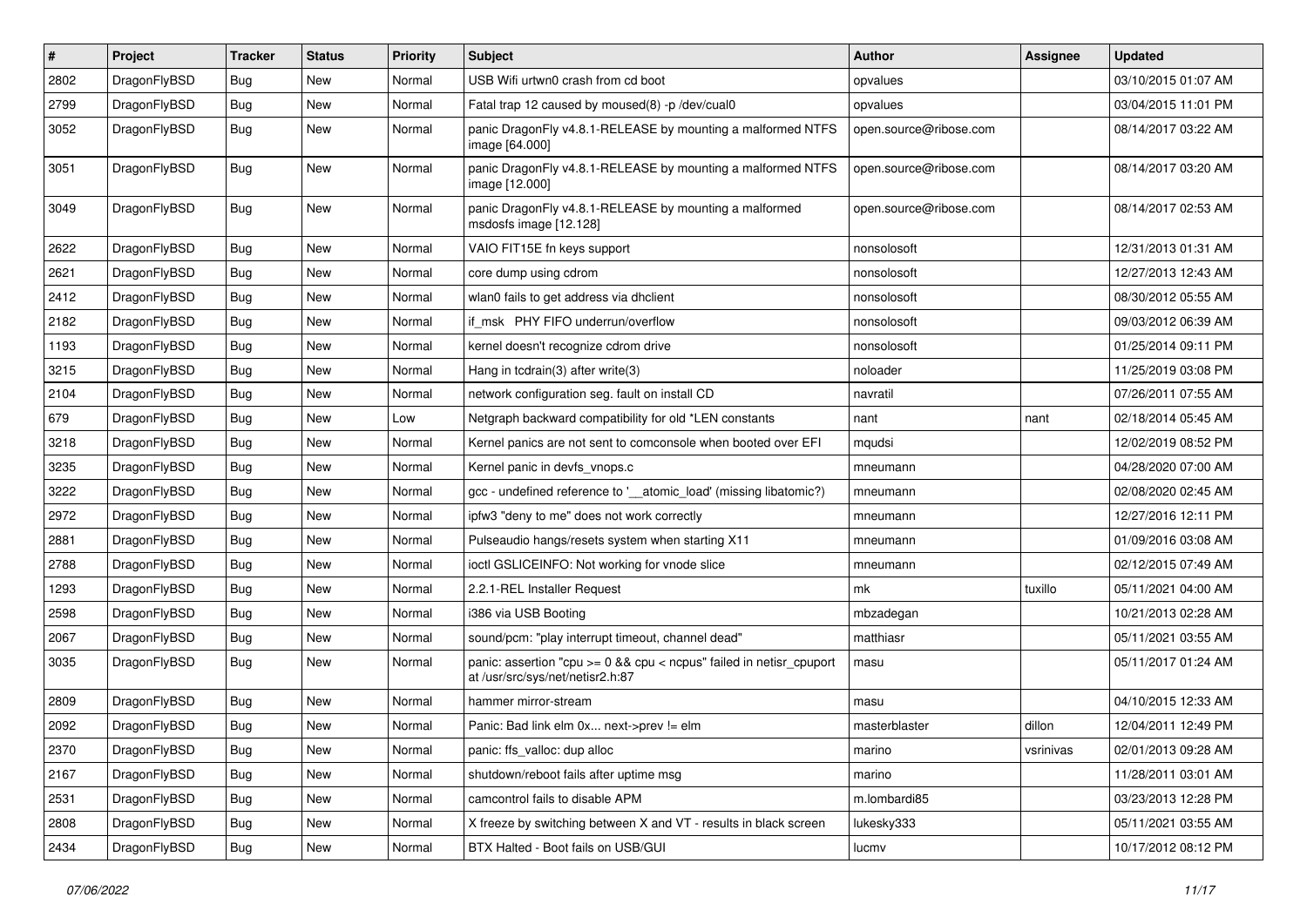| #    | Project      | <b>Tracker</b> | <b>Status</b> | <b>Priority</b> | Subject                                                                                                    | <b>Author</b>   | Assignee  | <b>Updated</b>      |
|------|--------------|----------------|---------------|-----------------|------------------------------------------------------------------------------------------------------------|-----------------|-----------|---------------------|
| 2565 | DragonFlyBSD | <b>Bug</b>     | New           | Normal          | "ifconfig ix0 up" panic                                                                                    | Itpig402a       |           | 06/03/2013 05:46 AM |
| 2917 | DragonFlyBSD | Bug            | New           | Normal          | da8: reading primary partition table: error accessing offset<br>000000000000 for 512                       | liweitianux     |           | 05/11/2021 08:43 PM |
| 2892 | DragonFlyBSD | Bug            | New           | Normal          | swap pager:indefinite wait bufferf error                                                                   | lhmwzy          |           | 02/21/2016 10:32 PM |
| 2421 | DragonFlyBSD | Bug            | New           | High            | Kernel panic: vm_fault: page 0xc0f70000 not busy!                                                          | lentferj        |           | 10/03/2012 08:16 AM |
| 1939 | DragonFlyBSD | <b>Bug</b>     | New           | Normal          | Panic on nightly build and stress test box                                                                 | lentferj        |           | 12/18/2010 08:41 AM |
| 1916 | DragonFlyBSD | Bug            | New           | Normal          | Constant crashes on x86_64 with UFS                                                                        | lentferj        |           | 11/21/2010 07:40 PM |
| 2529 | DragonFlyBSD | Bug            | New           | Low             | Sundance network adapter is not detected and attached                                                      | kworr           |           | 03/25/2013 02:29 AM |
| 2645 | DragonFlyBSD | Bug            | New           | Normal          | panic with dsched fq and ioprio                                                                            | jyoung15        |           | 02/20/2014 07:29 AM |
| 3228 | DragonFlyBSD | Bug            | <b>New</b>    | Low             | pfi_kif_unref: state refcount <= 0 in dmesg                                                                | justin          |           | 03/05/2021 06:39 AM |
| 2444 | DragonFlyBSD | Bug            | New           | Normal          | Crash during Hammer overnight cleanup                                                                      | justin          |           | 11/04/2012 07:58 AM |
| 2245 | DragonFlyBSD | Bug            | <b>New</b>    | Normal          | panic: assertion "ref < &td->td_toks_end" failed in lwkt_gettoken at<br>/usr/src/sys/kern/lwkt_token.c:588 | juanfra684      |           | 11/22/2011 07:41 PM |
| 2153 | DragonFlyBSD | Bug            | New           | Normal          | Too many unuseful warnings at boot                                                                         | juanfra684      |           | 10/18/2011 10:16 PM |
| 2568 | DragonFlyBSD | Bug            | New           | Normal          | AHCI panic                                                                                                 | josepht         |           | 06/07/2013 05:52 PM |
| 2712 | DragonFlyBSD | Bug            | <b>New</b>    | Normal          | connect(2) returns EINVAL when retrying after ECONNREFUSED                                                 | jorisgio        |           | 08/14/2014 05:31 PM |
| 2890 | DragonFlyBSD | Bug            | New           | Normal          | not able to boot usb installer on Toshiba Chromebook 2                                                     | johnnywhishbone |           | 02/22/2016 03:42 AM |
| 2369 | DragonFlyBSD | Bug            | <b>New</b>    | Normal          | panic: Bad link elm 0xffffffe07edf6068 next->prev != elm                                                   | jaydg           |           | 08/15/2012 03:04 AM |
| 2308 | DragonFlyBSD | Bug            | New           | Normal          | System freeze when unloading snd hda                                                                       | jaydg           |           | 02/19/2012 07:15 AM |
| 3134 | DragonFlyBSD | Bug            | New           | Normal          | RFC 3021 (/31 networks) appear to be unsupported                                                           | jailbird        |           | 05/16/2018 11:03 PM |
| 2825 | DragonFlyBSD | Bug            | New           | High            | 3x dhclient = hanging system (objcache exhausted)                                                          | jaccovonb       | sepherosa | 05/11/2021 03:55 AM |
| 2746 | DragonFlyBSD | Bug            | New           | Normal          | some fraction of xterms started from the xmonad window manager<br>get killed with SIGALRM                  | isenmann        | profmakx  | 12/28/2014 02:51 AM |
| 2604 | DragonFlyBSD | Bug            | New           | Normal          | dell laptop does not boot with LATEST                                                                      | isenmann        |           | 11/20/2013 02:07 AM |
| 3029 | DragonFlyBSD | <b>Bug</b>     | New           | Normal          | Running DflyBSD 4.8 on FreeBSD bhyve as a guest                                                            | iron            |           | 05/13/2022 04:33 AM |
| 3189 | DragonFlyBSD | Bug            | New           | Normal          | Allow DragonFly Mail Agent to accept an alternate config via<br>command line switch                        | iang            |           | 08/16/2021 12:42 AM |
| 2680 | DragonFlyBSD | Bug            | New           | Low             | boot0cfg update makes box unbootable                                                                       | herrgard        |           | 06/10/2014 06:02 AM |
| 2125 | DragonFlyBSD | <b>Bug</b>     | New           | Normal          | Weird garbage in dmesg                                                                                     | herrgard        |           | 08/30/2011 08:04 PM |
| 2045 | DragonFlyBSD | <b>Bug</b>     | New           | Normal          | ral(4): Fatal trap 12: page fault while in kernel mode (two panics)                                        | herrgard        |           | 11/03/2011 05:34 PM |
| 1982 | DragonFlyBSD | <b>Bug</b>     | <b>New</b>    | Low             | There is no linuxulator on x86-64                                                                          | herrgard        |           | 05/31/2022 02:25 PM |
| 1532 | DragonFlyBSD | <b>Bug</b>     | New           | Low             | jemalloc doesn't work on DragonFly                                                                         | hasso           | sjg       | 08/02/2011 01:14 AM |
| 1525 | DragonFlyBSD | <b>Bug</b>     | New           | Normal          | boehm-gc problems                                                                                          | hasso           |           | 10/13/2012 07:13 PM |
| 1430 | DragonFlyBSD | <b>Bug</b>     | New           | Normal          | Buggy w(1)?                                                                                                | hasso           | alexh     | 11/24/2010 08:09 AM |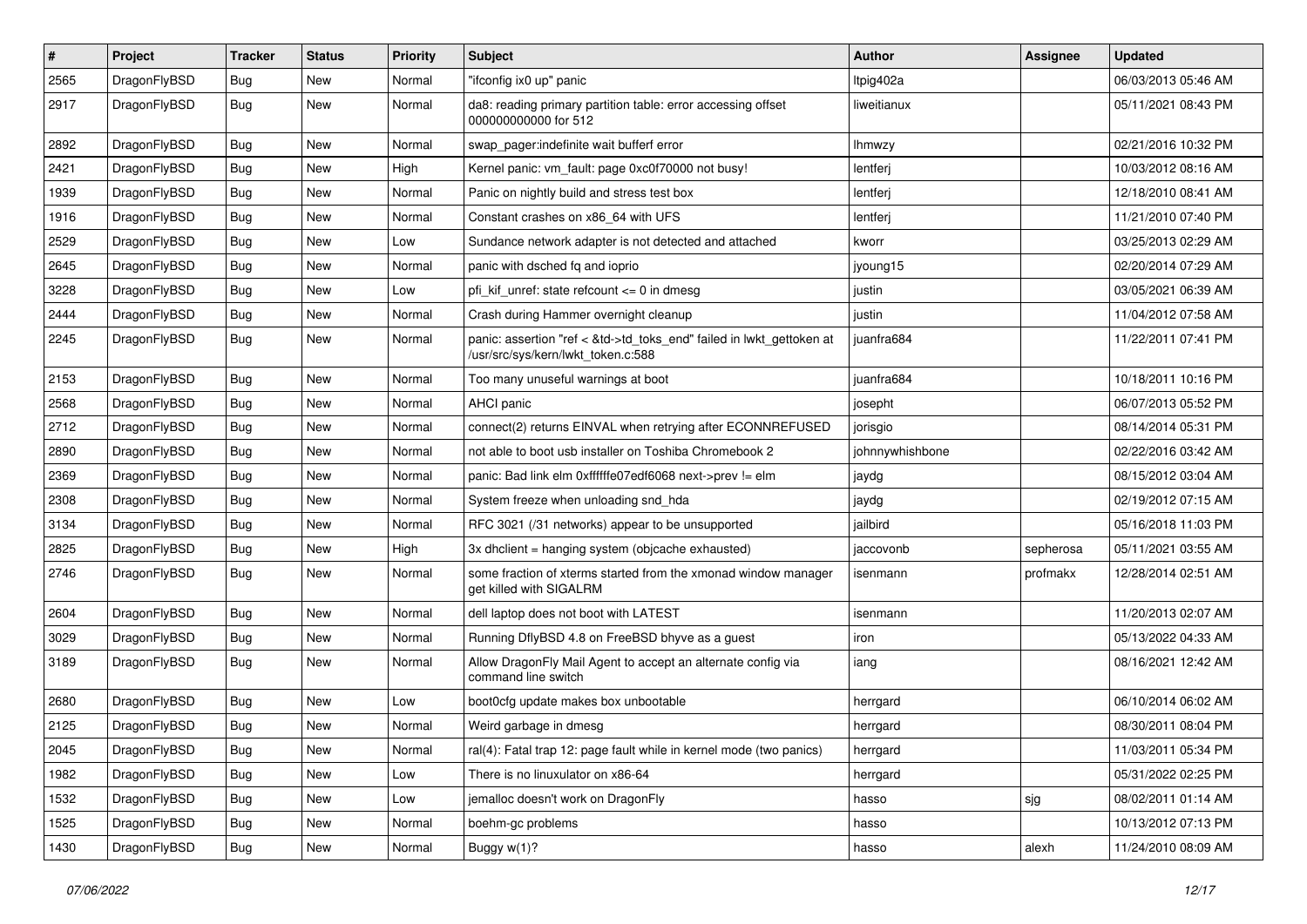| $\sharp$ | Project      | <b>Tracker</b> | <b>Status</b> | <b>Priority</b> | Subject                                                                                                    | <b>Author</b> | Assignee  | <b>Updated</b>      |
|----------|--------------|----------------|---------------|-----------------|------------------------------------------------------------------------------------------------------------|---------------|-----------|---------------------|
| 1313     | DragonFlyBSD | Bug            | New           | Low             | Signal code in kernel needs major overhaul (signal queues,<br>si code, si addr)                            | hasso         |           | 05/11/2021 04:00 AM |
| 2095     | DragonFlyBSD | <b>Bug</b>     | New           | Low             | Running installer post-install: Unsupported DFUI transport "                                               | greenrd       |           | 06/26/2011 09:20 AM |
| 2094     | DragonFlyBSD | <b>Bug</b>     | <b>New</b>    | Normal          | Segfault when gdb printing backtrace from core dump                                                        | greenrd       |           | 06/25/2011 04:14 PM |
| 3165     | DragonFlyBSD | <b>Bug</b>     | New           | Normal          | Looping at boot time                                                                                       | gop           |           | 12/28/2018 01:04 PM |
| 2577     | DragonFlyBSD | <b>Bug</b>     | <b>New</b>    | Normal          | virtio-blk iops performance is cpu limited on high end devices                                             | gjs278        | vsrinivas | 08/01/2013 02:28 PM |
| 2803     | DragonFlyBSD | Bug            | <b>New</b>    | Normal          | HAMMER: Warning: UNDO area too small!                                                                      | ftigeot       |           | 03/11/2015 03:42 PM |
| 2674     | DragonFlyBSD | <b>Bug</b>     | <b>New</b>    | Normal          | <b>GPT Support</b>                                                                                         | ftigeot       |           | 12/28/2015 02:54 PM |
| 2619     | DragonFlyBSD | <b>Bug</b>     | New           | Normal          | DragonFly 3.6 can't be installed on a 6TB volume                                                           | ftigeot       |           | 02/23/2014 11:55 PM |
| 2535     | DragonFlyBSD | Bug            | New           | Normal          | Imap processes apparentlt blocked on disk I/O                                                              | ftigeot       |           | 04/02/2013 09:31 AM |
| 2416     | DragonFlyBSD | <b>Bug</b>     | New           | Normal          | ".' entry can be removed on mounted nfs filesystem                                                         | ftigeot       | tuxillo   | 06/03/2014 04:40 AM |
| 2403     | DragonFlyBSD | <b>Bug</b>     | New           | Low             | newfs - E doesn't handle /dev/serno device names properly                                                  | ftigeot       |           | 08/17/2012 05:07 AM |
| 2051     | DragonFlyBSD | <b>Bug</b>     | <b>New</b>    | Normal          | No ipv6 lan route entry created on 2.10                                                                    | ftigeot       |           | 04/21/2011 10:37 AM |
| 1923     | DragonFlyBSD | <b>Bug</b>     | New           | Normal          | Abysmal NFS performance with IPv6                                                                          | ftigeot       |           | 12/05/2010 09:34 PM |
| 1826     | DragonFlyBSD | <b>Bug</b>     | New           | Normal          | panic during boot: assertion so->so_port  in tcp_input                                                     | ftigeot       |           | 05/15/2022 11:05 AM |
| 1818     | DragonFlyBSD | <b>Bug</b>     | New           | Normal          | panic: Bad tailg NEXT (kqueue issue ?)                                                                     | ftigeot       |           | 05/15/2022 11:40 AM |
| 1899     | DragonFlyBSD | <b>Bug</b>     | New           | Normal          | Keyboard doesn't work                                                                                      | fransm        |           | 05/15/2022 03:32 PM |
| 2657     | DragonFlyBSD | <b>Bug</b>     | New           | High            | Needs acl to migrate our servers                                                                           | ferney        |           | 03/31/2014 11:37 AM |
| 2569     | DragonFlyBSD | <b>Bug</b>     | New           | Normal          | ctime NFS                                                                                                  | ferney        |           | 08/11/2013 04:35 AM |
| 2075     | DragonFlyBSD | <b>Bug</b>     | New           | Normal          | pflogd on x86 64                                                                                           | fanch         |           | 05/16/2011 04:04 PM |
| 2544     | DragonFlyBSD | <b>Bug</b>     | <b>New</b>    | Normal          | live DVD system boot (menu option 1) caused db> prompt on<br>PE1950                                        | estrabd       |           | 05/11/2021 03:54 AM |
| 2254     | DragonFlyBSD | <b>Bug</b>     | New           | Normal          | panic: assertion "ref < &td->td_toks_end" failed in lwkt_gettoken at<br>/usr/src/sys/kern/lwkt_token.c:588 | eocallaghan   |           | 12/05/2011 10:21 PM |
| 2164     | DragonFlyBSD | <b>Bug</b>     | <b>New</b>    | Normal          | panic on reboot from usb.                                                                                  | eocallaghan   |           | 10/27/2011 09:29 AM |
| 2161     | DragonFlyBSD | <b>Bug</b>     | New           | Normal          | Outdated xorg.conf file gets installed into etc and screws up mouse                                        | eocallaghan   |           | 10/27/2011 01:51 PM |
| 2158     | DragonFlyBSD | <b>Bug</b>     | <b>New</b>    | Normal          | iwn panics with assertion on boot.                                                                         | eocallaghan   |           | 10/24/2011 04:13 PM |
| 1947     | DragonFlyBSD | <b>Bug</b>     | New           | Low             | GA-880GM-UD2H (rev. 1.3) AHCI fails to detect disks at the end of<br>the RAID controller                   | eocallaghan   |           | 11/27/2021 08:46 AM |
| 1877     | DragonFlyBSD | <b>Bug</b>     | New           | Normal          | Freeze during 1st hammer cleanup after new install                                                         | elekktretterr |           | 05/15/2022 11:43 AM |
| 1634     | DragonFlyBSD | <b>Bug</b>     | <b>New</b>    | Normal          | panic: spin_lock: 0xe4ad1320, indefinitive wait!                                                           | elekktretterr |           | 01/19/2015 03:21 AM |
| 1463     | DragonFlyBSD | <b>Bug</b>     | New           | Normal          | Mountroot before drives are initialized                                                                    | elekktretterr |           | 12/07/2010 01:30 PM |
| 1194     | DragonFlyBSD | <b>Bug</b>     | New           | Normal          | SCSI errors while trying to copy photos from my camera                                                     | elekktretterr |           | 01/14/2015 04:39 PM |
| 3117     | DragonFlyBSD | <b>Bug</b>     | New           | Normal          | Problem with colours if "intel" video-driver used                                                          | dpostolov     |           | 01/07/2018 11:35 PM |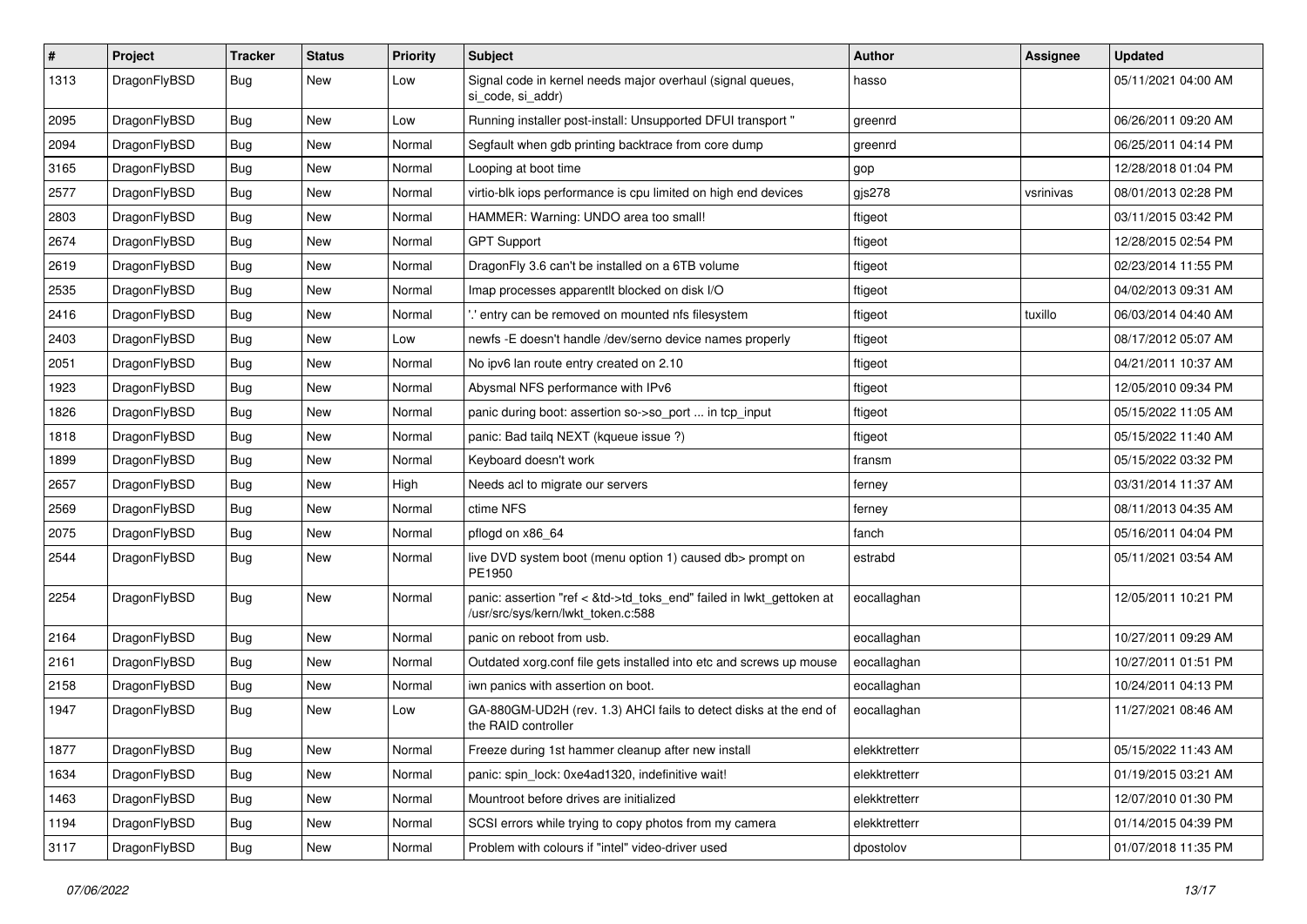| $\sharp$ | Project      | <b>Tracker</b> | <b>Status</b> | <b>Priority</b> | Subject                                                                                                       | <b>Author</b> | Assignee | <b>Updated</b>      |
|----------|--------------|----------------|---------------|-----------------|---------------------------------------------------------------------------------------------------------------|---------------|----------|---------------------|
| 3116     | DragonFlyBSD | <b>Bug</b>     | New           | Normal          | da0 detects on very big volume if to _remove_ usb install stick and<br>reboot on Intel NUC5PPYH               | dpostolov     |          | 01/07/2018 09:40 PM |
| 1774     | DragonFlyBSD | <b>Bug</b>     | New           | Normal          | New IP header cleanup branch available for testing                                                            | dillon        |          | 05/15/2022 10:59 AM |
| 2708     | DragonFlyBSD | Bug            | New           | Normal          | unable to send TCP nor UDP on age(4) interface                                                                | dermiste      |          | 05/11/2021 03:54 AM |
| 3076     | DragonFlyBSD | <b>Bug</b>     | New           | Normal          | sys/dev/netif/ig hal/e1000 ich8lan.c:1594: sanity checking mixup?                                             | dcb           |          | 10/11/2017 01:58 AM |
| 3025     | DragonFlyBSD | Bug            | New           | Normal          | sys/dev/powermng/powernow/powernow.c:284: bad comparison?                                                     | dcb           |          | 09/23/2017 07:45 AM |
| 3024     | DragonFlyBSD | Bug            | New           | Low             | sys/dev/netif/wi/if_wi.c:1090]: (style) Redundant condition                                                   | dcb           |          | 04/11/2017 11:56 AM |
| 3022     | DragonFlyBSD | Bug            | New           | Normal          | sys/dev/netif/ath/ath/if ath.c:2142: strange bitmask?                                                         | dcb           |          | 04/11/2017 11:49 AM |
| 3018     | DragonFlyBSD | Bug            | New           | Normal          | sys/bus/u4b/wlan/if run.c:5464]: (style) Redundant condition                                                  | dcb           |          | 04/11/2017 11:26 AM |
| 2994     | DragonFlyBSD | Bug            | <b>New</b>    | Normal          | Intermittent boot hangs after git: hammer - HAMMER Version 7                                                  | davshao       |          | 03/30/2017 02:06 PM |
| 2835     | DragonFlyBSD | Bug            | New           | Normal          | /usr/include/c++/5.0/bits/c++locale.h likes<br>POSIX_C_SOURCE>=200809                                         | davshao       |          | 11/18/2015 03:40 AM |
| 2688     | DragonFlyBSD | Bug            | New           | Normal          | 67613368bdda7 Fix wrong checks for U4B presence Asrock Z77M<br>difficulty detecting USB keyboard              | davshao       |          | 06/28/2014 07:08 PM |
| 2652     | DragonFlyBSD | Bug            | New           | Normal          | 189a0ff3761b47  ix: Implement MSI-X support locks up Lenovo<br>S <sub>10</sub> Intel Atom n <sub>270</sub>    | davshao       |          | 05/14/2014 01:55 AM |
| 3243     | DragonFlyBSD | Bug            | <b>New</b>    | Normal          | SMART status not reported properly for SSD disks                                                              | daftaupe      |          | 09/09/2020 11:03 PM |
| 2687     | DragonFlyBSD | Bug            | New           | Normal          | natacontrol software RAID in installer                                                                        | csmelosky     |          | 06/22/2014 12:03 PM |
| 1556     | DragonFlyBSD | Bug            | New           | Normal          | many processes stuck in "hmrrcm", system unusable                                                             | corecode      | tuxillo  | 05/11/2021 03:52 AM |
| 1538     | DragonFlyBSD | Bug            | New           | Low             | mountroot should probe file systems                                                                           | corecode      | alexh    | 11/24/2010 06:35 PM |
| 1474     | DragonFlyBSD | Bug            | <b>New</b>    | Normal          | ithread 1 unexpectedly rescheduled                                                                            | corecode      | tuxillo  | 05/11/2021 03:52 AM |
| 1442     | DragonFlyBSD | Bug            | New           | Normal          | blocking SIGSEGV and triggering a segment violation produces an<br>all CPU consuming process                  | corecode      | tuxillo  | 05/11/2021 03:52 AM |
| 1440     | DragonFlyBSD | Bug            | New           | Normal          | ptrace/gdb doesn't work after process blocks SIGTRAP                                                          | corecode      | tuxillo  | 05/11/2021 03:52 AM |
| 1198     | DragonFlyBSD | Bug            | New           | High            | DDB loops panic in db_read_bytes                                                                              | corecode      | tuxillo  | 05/11/2021 03:51 AM |
| 731      | DragonFlyBSD | Bug            | <b>New</b>    | Normal          | system freeze on "slice too large"                                                                            | corecode      | tuxillo  | 06/25/2022 04:01 AM |
| 341      | DragonFlyBSD | Bug            | New           | Normal          | Vinum erroneously repors devices as busy                                                                      | corecode      | swildner | 01/21/2012 04:50 AM |
| 2736     | DragonFlyBSD | Bug            | New           | High            | kernel panics on acpi_timer_probe function                                                                    | cnb           |          | 05/11/2021 03:55 AM |
| 2735     | DragonFlyBSD | Bug            | New           | Urgent          | iwn panics SYSSASSERT                                                                                         | cnb           |          | 05/11/2021 03:55 AM |
| 3280     | DragonFlyBSD | <b>Bug</b>     | I New         | Normal          | KMS console and i915(4) not working in 6.0                                                                    | cmusser       |          | 07/10/2021 03:35 AM |
| 3139     | DragonFlyBSD | <b>Bug</b>     | New           | Normal          | USB Mouse Does Not Work in DragonflyBSD guest on VirtualBox                                                   | chiguy1256    |          | 06/24/2018 10:14 PM |
| 2859     | DragonFlyBSD | <b>Bug</b>     | New           | Low             | Installer configuration menu always highlights "Select timezone", no<br>matter which step was last completed. | cgag          |          | 12/02/2015 01:54 PM |
| 2858     | DragonFlyBSD | <b>Bug</b>     | New           | Low             | Installer "Local or UTC" question should have "No" selected by<br>default.                                    | cgag          |          | 12/02/2015 01:18 PM |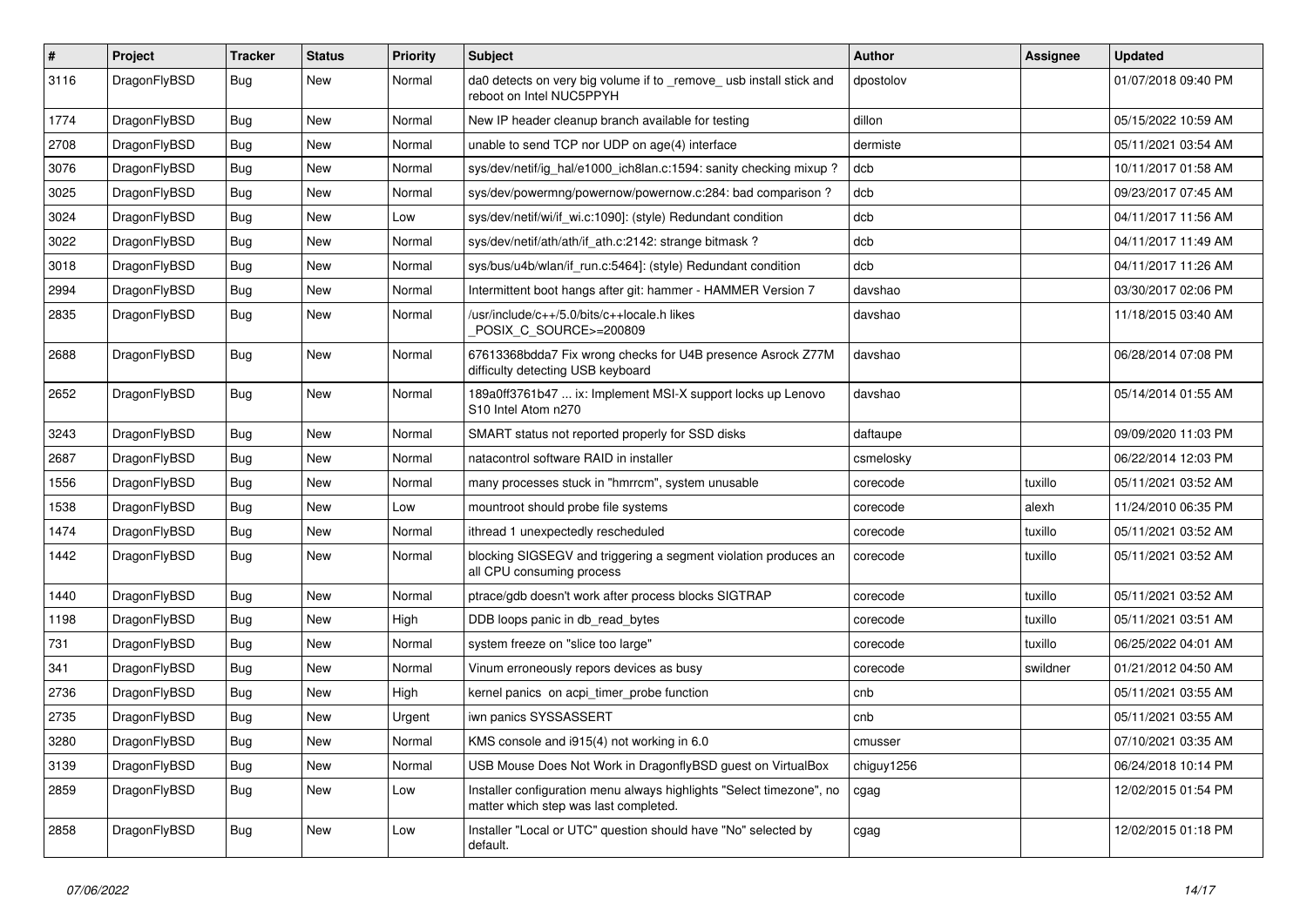| $\sharp$ | Project      | <b>Tracker</b> | <b>Status</b> | <b>Priority</b> | Subject                                                                                                                      | <b>Author</b>      | Assignee | <b>Updated</b>      |
|----------|--------------|----------------|---------------|-----------------|------------------------------------------------------------------------------------------------------------------------------|--------------------|----------|---------------------|
| 3143     | DragonFlyBSD | Bug            | New           | Normal          | assertion "0" failed in hammer2_inode_xop_chain_sync                                                                         | cbin               |          | 07/18/2018 12:50 PM |
| 2319     | DragonFlyBSD | Bug            | New           | Normal          | crypt/passwd forward compat                                                                                                  | c.turner1          |          | 02/28/2012 12:39 PM |
| 2265     | DragonFlyBSD | Bug            | New           | Normal          | mbsrtowcs does not properly handle invalid mbstate t in ps                                                                   | c.turner1          | swildner | 01/10/2012 07:56 PM |
| 2115     | DragonFlyBSD | Bug            | New           | Normal          | [msk] system freeze after receive some paquet                                                                                | bsdsx              |          | 08/22/2011 10:22 AM |
| 1594     | DragonFlyBSD | Bug            | <b>New</b>    | Normal          | Kernel panic during boot from Live CD on Dell E6400                                                                          | bodie              |          | 05/11/2021 03:54 AM |
| 3110     | DragonFlyBSD | Bug            | <b>New</b>    | Normal          | crash with ipfw3 under load                                                                                                  | bnegre82           |          | 12/09/2017 06:22 AM |
| 3101     | DragonFlyBSD | Bug            | New           | Low             | PFI CGI install not working in dragonflybsd 5.0.1 USB install                                                                | bnegre82           |          | 05/11/2021 04:14 AM |
| 1882     | DragonFlyBSD | Bug            | New           | Low             | Idea for handling new USB vendor/device codes                                                                                | bmk                |          | 10/20/2010 12:15 PM |
| 3284     | DragonFlyBSD | Bug            | New           | Normal          | Wrong towlower() result for U+038A                                                                                           | bhaible            |          | 07/10/2021 03:34 AM |
| 3283     | DragonFlyBSD | Bug            | New           | Normal          | mknodat() cannot create FIFOs                                                                                                | bhaible            |          | 07/10/2021 03:34 AM |
| 3282     | DragonFlyBSD | Bug            | New           | Normal          | unexpected errno value from fopen()                                                                                          | bhaible            |          | 07/10/2021 03:34 AM |
| 3281     | DragonFlyBSD | Bug            | New           | Normal          | Crash after leaving unattended for a while                                                                                   | bhaible            |          | 07/10/2021 03:32 AM |
| 3132     | DragonFlyBSD | Bug            | New           | Low             | unifdef mined                                                                                                                | bcallah            |          | 04/26/2018 08:34 PM |
| 2107     | DragonFlyBSD | Bug            | New           | Normal          | 2.10.1 sata dvd drive issue                                                                                                  | ausppc             |          | 07/31/2011 08:41 PM |
| 3311     | DragonFlyBSD | Bug            | <b>New</b>    | Low             | TrueCrypt support may cause kernel crash                                                                                     | arcade@b1t.name    |          | 04/29/2022 06:19 AM |
| 3278     | DragonFlyBSD | Bug            | New           | Normal          | Second screen image is distorted                                                                                             | arcade@b1t.name    |          | 07/10/2021 03:36 AM |
| 3209     | DragonFlyBSD | Bug            | New           | Normal          | svc has some minor bugs                                                                                                      | arcade@b1t.name    |          | 10/24/2019 09:08 AM |
| 2882     | DragonFlyBSD | Bug            | New           | Low             | bridge sends packets from individual interfaces                                                                              | arcade@b1t.name    |          | 01/09/2016 12:43 PM |
| 2878     | DragonFlyBSD | Bug            | <b>New</b>    | Low             | [fix] CCVER problem when using clang and cpu extensions<br>(intrinsics)                                                      | arcade@b1t.name    |          | 06/24/2016 04:25 AM |
| 2877     | DragonFlyBSD | Bug            | New           | Low             | sed fails when working with UTF-8 locale and non-UTF symbols                                                                 | arcade@b1t.name    |          | 12/30/2015 11:20 AM |
| 2520     | DragonFlyBSD | <b>Bug</b>     | New           | Normal          | panic: assertion "IS_SERIALIZED((ifp->if_serializer))" failed in<br>if_default_serialize_assert at /usr/src/sys/net/if.c:437 | ano                |          | 03/09/2013 12:14 AM |
| 2329     | DragonFlyBSD | Bug            | New           | Normal          | ibm x3550 & acpi                                                                                                             | ano                |          | 06/03/2014 11:37 AM |
| 1714     | DragonFlyBSD | <b>Bug</b>     | <b>New</b>    | Low             | hwpmc                                                                                                                        | alexh              | swildner | 08/18/2012 02:03 PM |
| 2210     | DragonFlyBSD | <b>Bug</b>     | New           | Normal          | Bugtracker cannot assign default project for new users                                                                       | ahuete.devel       |          | 11/17/2011 11:30 AM |
| 3301     | DragonFlyBSD | <b>Bug</b>     | New           | Normal          | Gkrellm from the packages is not showing logged in users in main<br>window, logged in users always $== 0$                    | adrian             |          | 01/08/2022 04:24 AM |
| 3300     | DragonFlyBSD | <b>Bug</b>     | <b>New</b>    | Normal          | Running Xvnc from TigerVNC package through the INETD daemon<br>in TCP WAIT mode fails hard                                   | adrian             |          | 01/08/2022 04:25 AM |
| 2250     | DragonFlyBSD | <b>Bug</b>     | New           | Normal          | Kernel panic                                                                                                                 | adamk              |          | 11/23/2018 01:10 AM |
| 1941     | DragonFlyBSD | <b>Bug</b>     | New           | Normal          | wlan config crash                                                                                                            | abandon.every.hope |          | 12/24/2010 07:54 PM |
| 2852     | DragonFlyBSD | Bug            | New           | Normal          | Hammer File System - hangs on undo during system boot / mount -<br>will not recover on DragonFlyBSD newer than 3.6.0         | abale              |          | 05/11/2021 04:07 AM |
| 3120     | DragonFlyBSD | <b>Bug</b>     | New           | Normal          | Intel AC 8260 firmware does not load                                                                                         | Vintodrimmer       |          | 08/28/2018 03:30 AM |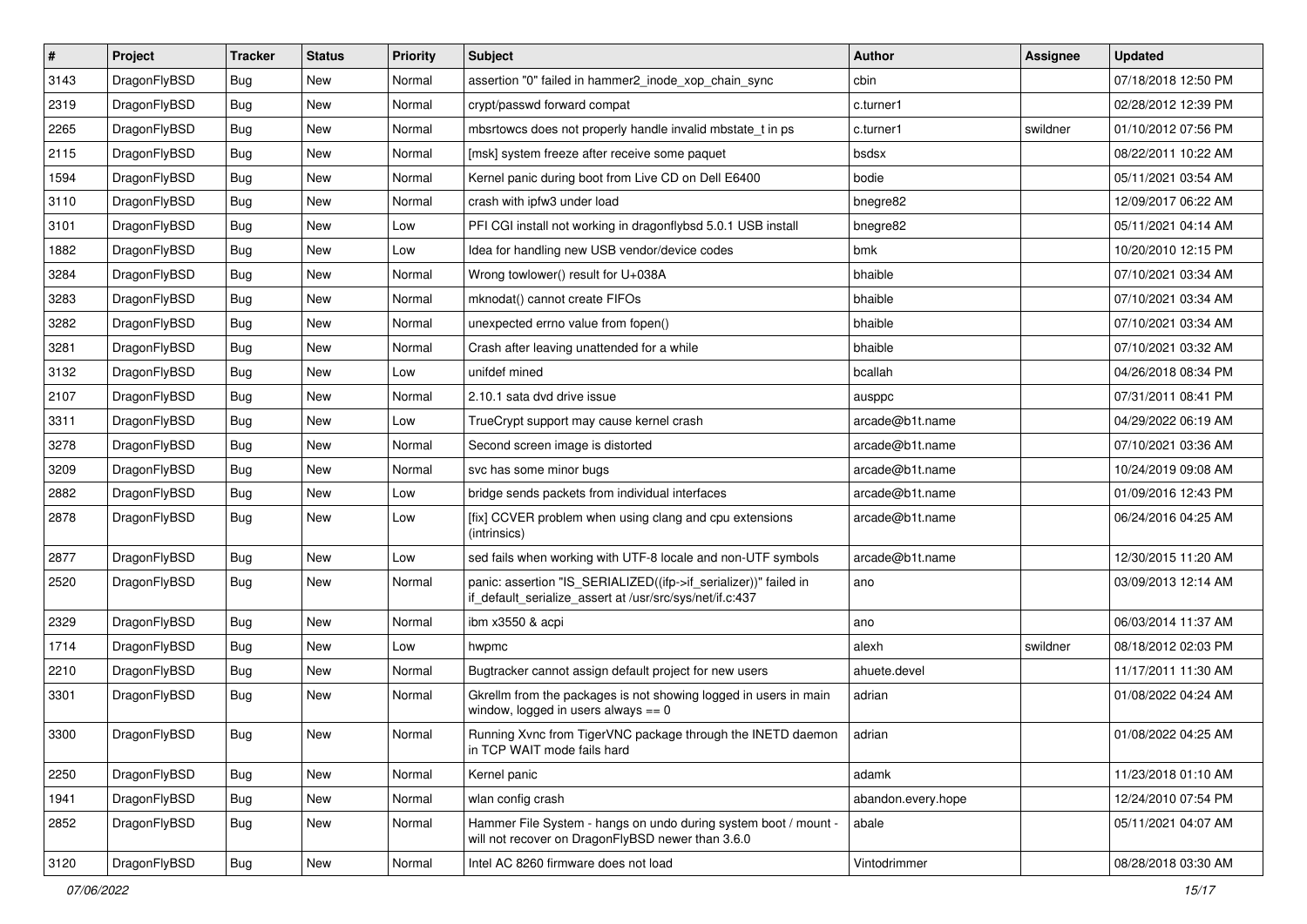| $\sharp$ | Project      | <b>Tracker</b> | <b>Status</b> | <b>Priority</b> | Subject                                                                                                                                                     | Author            | Assignee | <b>Updated</b>      |
|----------|--------------|----------------|---------------|-----------------|-------------------------------------------------------------------------------------------------------------------------------------------------------------|-------------------|----------|---------------------|
| 3240     | DragonFlyBSD | Bug            | <b>New</b>    | High            | compile error because of openssl with /usr/dports/security/rhash for<br>mysql 8 install                                                                     | UlasSAYGIN        |          | 06/04/2020 08:05 AM |
| 3219     | DragonFlyBSD | Bug            | <b>New</b>    | Normal          | x11/xorg port can not be build                                                                                                                              | <b>UlasSAYGIN</b> |          | 03/31/2020 08:57 AM |
| 2595     | DragonFlyBSD | Bug            | New           | Normal          | DragonFly 3.4.3 crashes on SUN Blade X6250 with Qlogic ISP 2432<br>FC card                                                                                  | Turvamies         |          | 10/07/2013 11:53 AM |
| 2493     | DragonFlyBSD | Bug            | <b>New</b>    | Normal          | vidcontrol: invalid video mode name                                                                                                                         | Svarov            |          | 01/24/2013 09:55 AM |
| 1246     | DragonFlyBSD | <b>Bug</b>     | New           | Normal          | bad resolution (monitor desync) with livedvd                                                                                                                | Przem0l           |          | 02/18/2014 06:29 AM |
| 3006     | DragonFlyBSD | Bug            | New           | Normal          | boot0cfg: panic in kern_udev.c in function _udev_dict_set_cstr when<br>installing in VirtualBox                                                             | MichiGreat        |          | 04/01/2017 02:22 PM |
| 2453     | DragonFlyBSD | Bug            | <b>New</b>    | Normal          | panic: assertion "gd->gd_spinlocks == 0" failed                                                                                                             | Johannes.Hofmann  |          | 11/12/2012 12:54 PM |
| 1850     | DragonFlyBSD | <b>Bug</b>     | <b>New</b>    | Normal          | volume-add on hammer root fs panic                                                                                                                          | Johannes.Hofmann  |          | 04/18/2019 04:27 AM |
| 2620     | DragonFlyBSD | <b>Bug</b>     | <b>New</b>    | Normal          | moused problem                                                                                                                                              | FilippoMo         |          | 12/20/2013 10:32 AM |
| 2618     | DragonFlyBSD | Bug            | <b>New</b>    | Normal          | mouse problem on RELEASE-3_6_0                                                                                                                              | FilippoMo         |          | 12/20/2013 03:26 AM |
| 989      | DragonFlyBSD | <b>Bug</b>     | New           | Normal          | installer/fdisk trouble with wrapped values                                                                                                                 | Discodestroyer    |          | 02/18/2014 06:27 AM |
| 2806     | DragonFlyBSD | <b>Bug</b>     | <b>New</b>    | Normal          | failed to configure a link-local address on ath0 (errno = 22)                                                                                               | Chingyuan         |          | 05/25/2021 01:00 AM |
| 2870     | DragonFlyBSD | <b>Bug</b>     | <b>New</b>    | High            | Broken text and icons when glamor acceleration is used                                                                                                      | 375gnu            | ftigeot  | 01/31/2016 12:13 AM |
| 3194     | DragonFlyBSD | <b>Bug</b>     | New           | High            | Hammer kernel crash on mirror-stream of PFS after upgrade<br>(assertion "cursor->flags &<br>HAMMER_CURSOR_ITERATE_CHECK" failed in<br>hammer_btree_iterate) | Anonymous         |          | 06/29/2019 01:32 PM |
| 2297     | DragonFlyBSD | Bug            | <b>New</b>    | Normal          | strange NFS (client) error messages / problems                                                                                                              | Anonymous         |          | 02/19/2012 02:59 PM |
| 2292     | DragonFlyBSD | <b>Bug</b>     | <b>New</b>    | Normal          | re interface with jumbo frames (mtu larger than 1500) hangs after<br>some traffic                                                                           | Anonymous         |          | 01/31/2012 12:11 AM |
| 2052     | DragonFlyBSD | Bug            | <b>New</b>    | Normal          | Kernel panic: CPU APIC ID out of range                                                                                                                      | Anonymous         |          | 05/02/2011 11:06 AM |
| 1695     | DragonFlyBSD | Bug            | New           | Normal          | NFS-related system breakdown                                                                                                                                | Anonymous         |          | 04/10/2014 12:35 AM |
| 3312     | DragonFlyBSD | Submit         | <b>New</b>    | Normal          | hammer2: redundant chain modify after chain creation                                                                                                        | tkusumi           |          | 05/15/2022 01:35 PM |
| 3142     | DragonFlyBSD | Submit         | New           | Normal          | lib/libdmsg: Unbreak using new API EVP CIPHER CTX new()                                                                                                     | tkusumi           |          | 07/08/2018 04:18 AM |
| 3135     | DragonFlyBSD | Submit         | New           | Normal          | Add EVFILT_RECV and EVFILT_SEND                                                                                                                             | tautolog          |          | 05/25/2018 09:59 PM |
| 2921     | DragonFlyBSD | Submit         | <b>New</b>    | Normal          | Allow moused to accept userland mouse events                                                                                                                | tautolog          |          | 05/11/2021 04:08 AM |
| 2933     | DragonFlyBSD | Submit         | New           | Normal          | Remove unix domain socket support from cat(1)                                                                                                               | sevan             |          | 08/01/2016 08:10 PM |
| 1192     | DragonFlyBSD | Submit         | New           | Normal          | KKASSERTs in sys/kern/uipc_{msg,socket}.c are too strict                                                                                                    | rumcic            |          | 05/11/2021 04:07 AM |
| 2098     | DragonFlyBSD | Submit         | New           | Normal          | [PATCH] correct ath man page example<br>(/usr/src/share/man/man4/ath.4)                                                                                     | nobody            |          | 11/15/2011 12:27 AM |
| 3206     | DragonFlyBSD | Submit         | New           | Normal          | update psm/kbd to FreeBSD 12.0 code                                                                                                                         | htse              |          | 10/05/2019 03:49 PM |
| 3201     | DragonFlyBSD | Submit         | New           | Normal          | Fixes make search display                                                                                                                                   | htse              |          | 08/20/2021 04:02 PM |
| 2122     | DragonFlyBSD | Submit         | New           | Normal          | [Review] Fixes to the VFS layer                                                                                                                             | ftigeot           |          | 05/31/2022 03:25 PM |